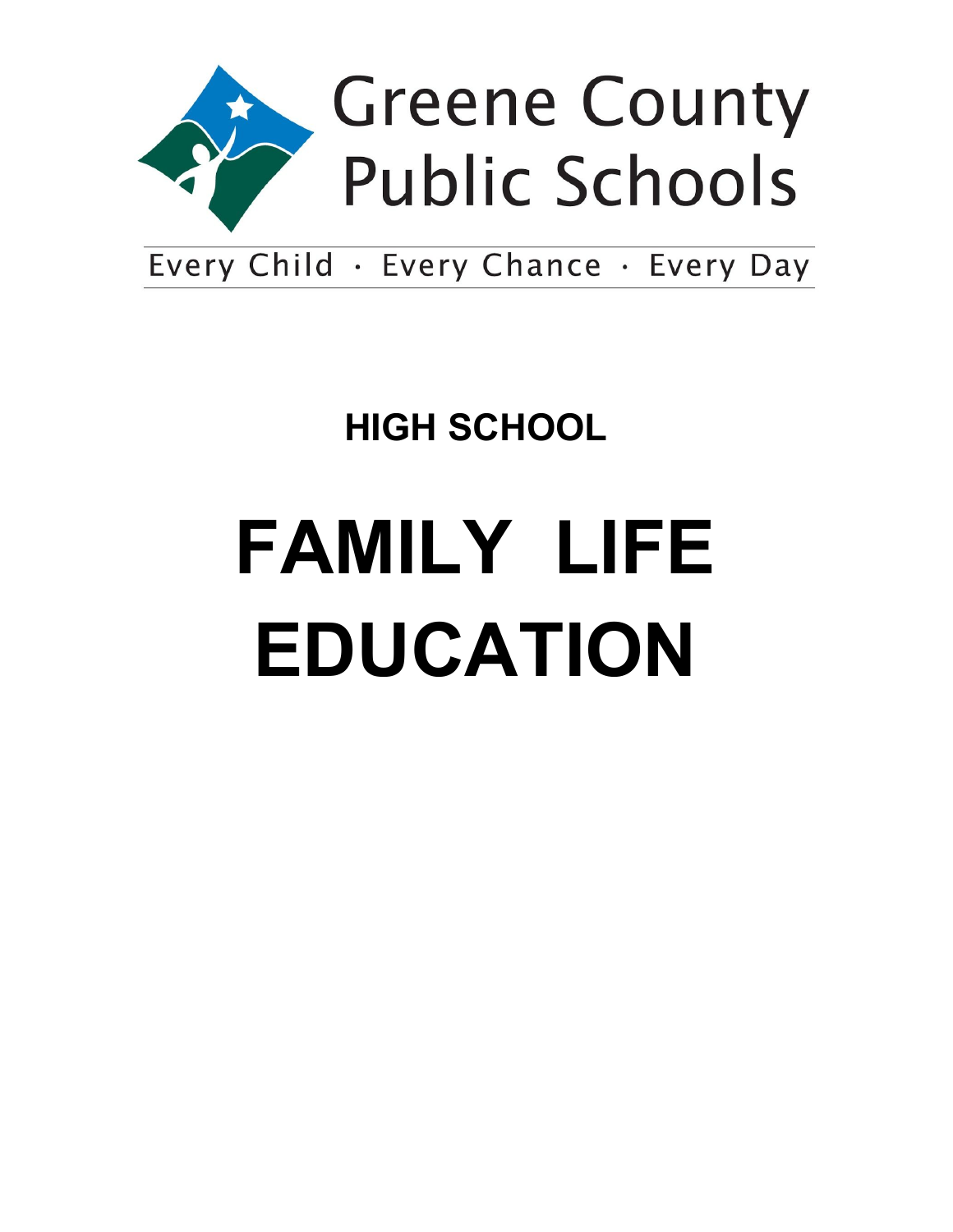

**SOL: 9.2** The student will explain the importance of the family as a basic unit of society and his or her responsibility as a member of the family.

**Descriptive Statement:** Topics include the function of the family, family forms, family strengths, and family influences on society. The benefits, challenges, responsibilities and value of marriage for men, women, and children, and communities in society will be included.

#### **ESSENTIAL KNOWLEDGE & SKILLS:**

- The student will be able to identify what their role is as a family member.
- The student will be able to define what a "family unit" consists of and the importance in society.
- The student will be able to define and list characteristics that describe a family unit (or components that make a family).
- The student will be able to list and identify characteristics that a family unit contributes to our society.

#### **INSTRUCTIONAL MATERIALS:**

- Discussion within classroom
- Guest speakers
- Powerpoint presentations
- DVD/Media materials (video)... to be determined

- family
- society
- responsibility
- role
- contributions

| <b>ASSESSMENT OPPORTUNITIES:</b><br>Open group discussion in class<br>vocabulary quiz | <b>PARENT/STUDENT ACTIVITY:</b><br>Students and parents will have open<br>discussions about their own<br>relationships within their family unit<br>and how their family makes<br>contributions to society. |
|---------------------------------------------------------------------------------------|------------------------------------------------------------------------------------------------------------------------------------------------------------------------------------------------------------|
|                                                                                       |                                                                                                                                                                                                            |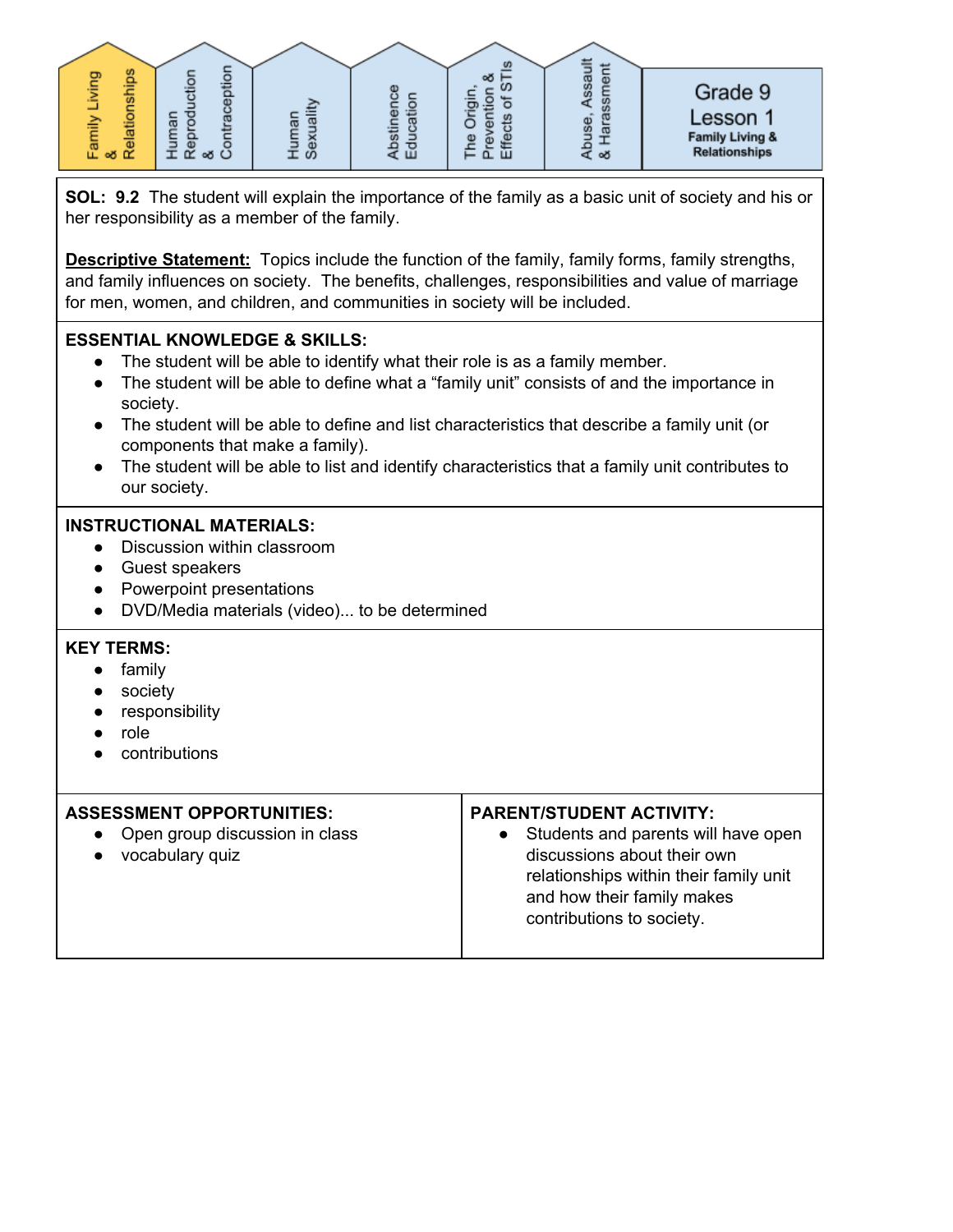

**SOL: 9.3** The student will recognize the development of sexuality as an aspect of the total personality.

**Descriptive Statement:** Discussion focuses on the development of one's sexual identity. Internal and external conflicts associated with problems of sexual identity are addressed.

#### **ESSENTIAL KNOWLEDGE & SKILLS:**

- The student will understand the components of one's sexual identity.
- The student will recognize the components of sexual identity including the basic perceptions of oneself as male or female, as a sexual being, their sexual values, and their gender identity.
- The student will understand the importance of open and honest communication regarding sexuality.
- The student will be made aware of diverse sexual preferences.
- The student will understand the importance of open and honest communication regarding sexuality.
- The student will recognize that individual values about sexuality are based in the home.
- The student will increase their awareness and understanding of different value systems relating to sexuality and different secdual lifestyles that individuals may choose.

#### **INSTRUCTIONAL MATERIALS:**

- DVD/Videos (to be determined)
- Medial Materials
- Guest Speakers
- Self-help books (Life Strategies for Teens by, Jay McGraw and Dr. Phillip C. McGraw)

- Personality
- Tolerance
- Acceptance
- Sexual Identity the component of a person's identity that pertains to his or her sexuality
	- Self identity / perception of one's self
		- male
		- female
	- Sexuality
		- sexy vs. not sexy
		- libido sex drive (it's normal to have secual feeling snd desires known as sex drivers)
		- sexual restraint controlling sexual urges by not acting on them
	- Sexual orientation (defined only)
		- heterosexual (being attracted to the opposite gender)
		- homosexual (being attracted to the same gender)
		- bisexual (being attracted to both genders)
	- Sex values
		- permissive (to freely give of one's self sexually)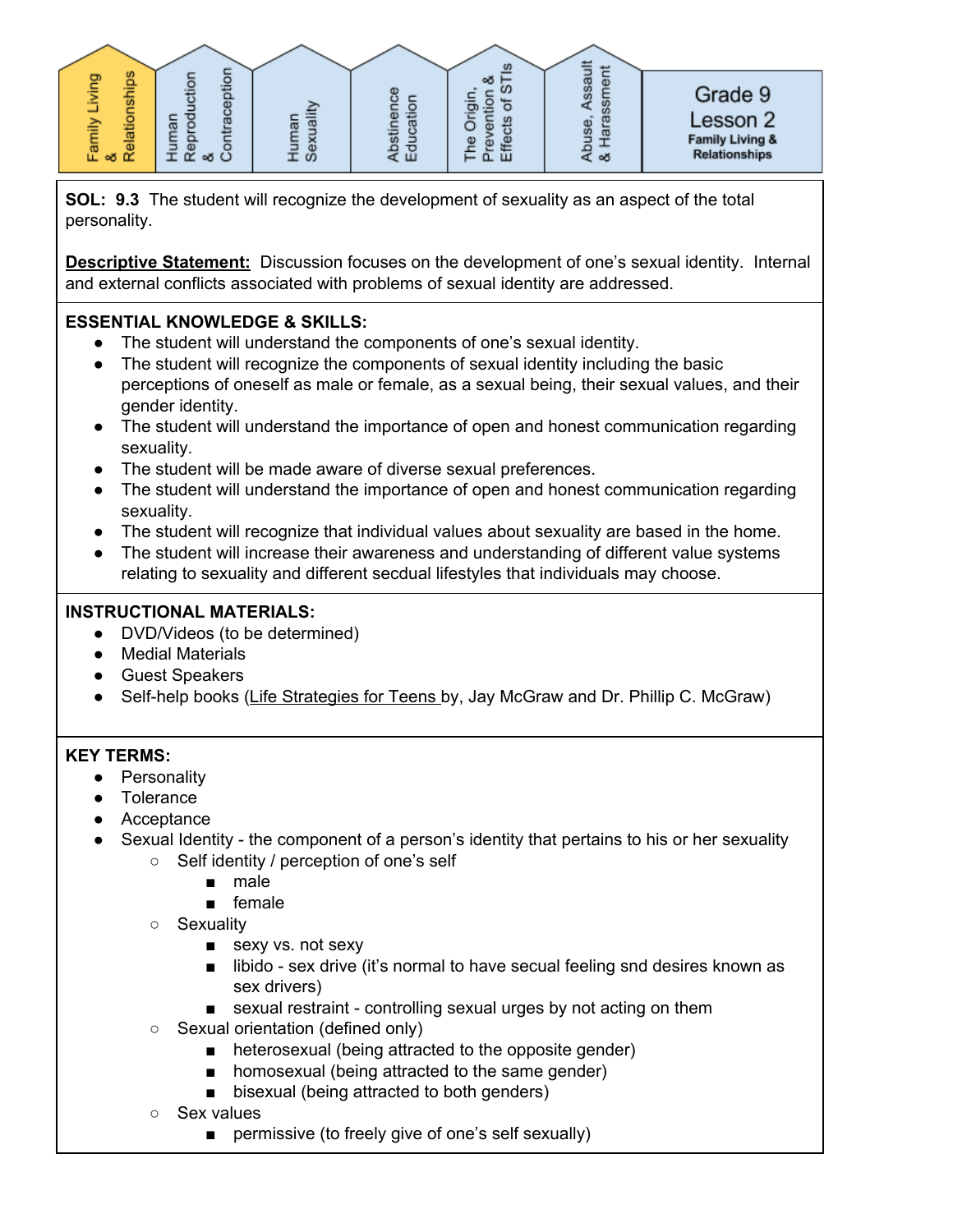| liberal (one who is not strict in their views or observances when it comes to<br>sexual activity)<br>conservative (one who adheres to traditional methods or values; discreet)<br><b>Gender Identity</b><br>$\circ$<br>masculine (having traditional male qualities appropriate to a man)<br>feminine (having traditional female qualities appropriate to a female) |                                  |  |
|---------------------------------------------------------------------------------------------------------------------------------------------------------------------------------------------------------------------------------------------------------------------------------------------------------------------------------------------------------------------|----------------------------------|--|
| <b>ASSESSMENT OPPORTUNITIES:</b><br>Active participation and discussion<br>$\bullet$<br>Class activity (tolerance)                                                                                                                                                                                                                                                  | <b>PARENT/ STUDENT ACTIVITY:</b> |  |

٦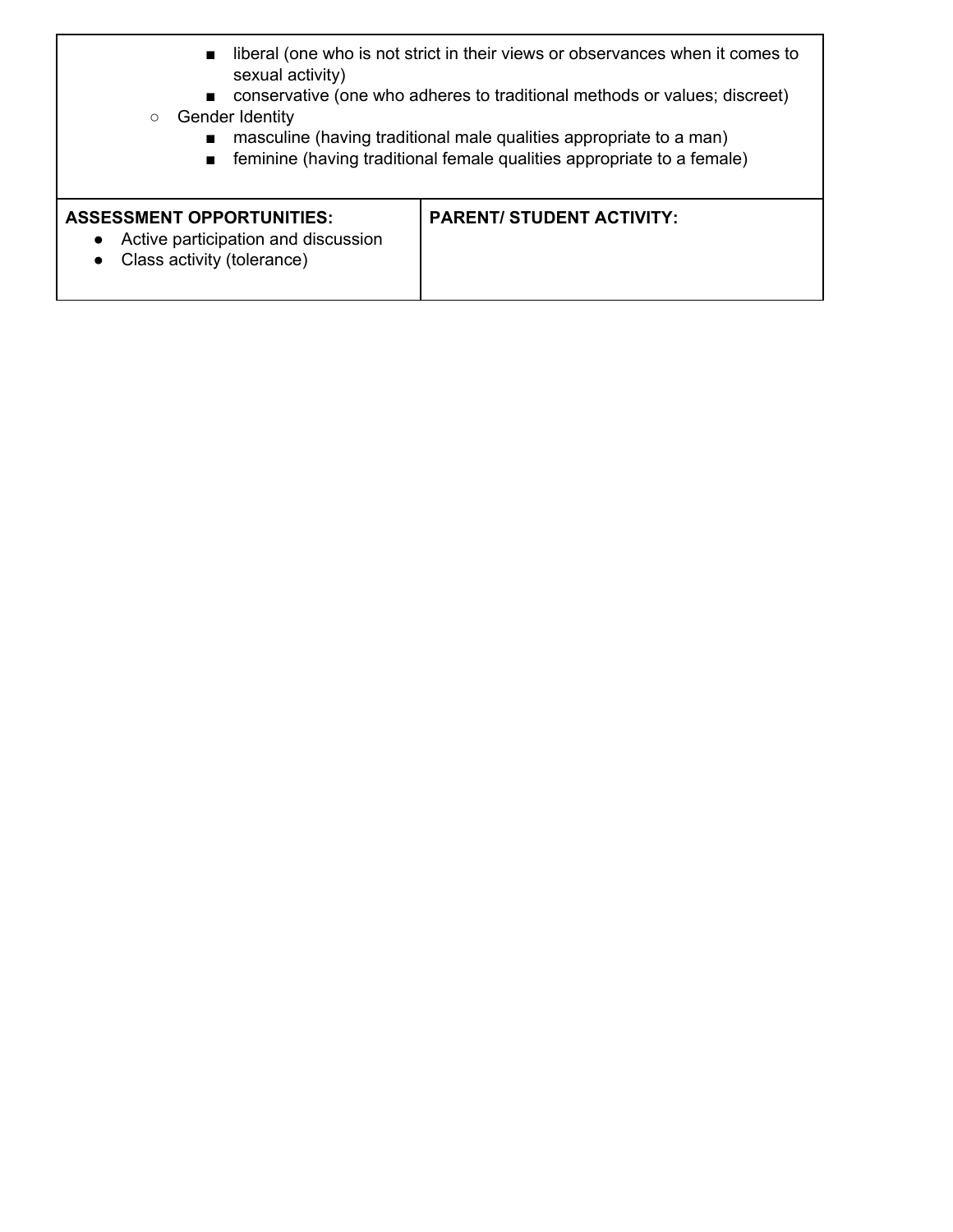

**SOL: 9.5** The student will review the nature and purposes of dating.

**Descriptive Statement:** Topics include understanding family guidelines, the functions of dating, and coping with the pressures experienced in dating situations. Students will discuss the signs of dating violence and physically and mentally abusive relationships. Discussion also focuses on the importance of group dating, rather than dating as a couple, in early adolescence.

**SOL:** The student will describe his or her own attitudes concerning expectations of self and interpersonal relationships.

**Descriptive Statement:** Appropriate friendships, dating or group activities, stages of developing relationships, assertiveness, types of love, communication , and individual and family roles are stressed. Discussion will include the expectations of virtual relationships.

#### **ESSENTIAL KNOWLEDGE & SKILLS:**

- The student will be able to discuss types of dating, to include, but not limited to
	- Single (2 people)
	- Double (4 people)
	- Group dating (more than 4 people)
- The student will be able to discuss and identify benefits or single dating vs. double dating vs. group dating.
- The student will be able to establish "Dating Standards", (i.e.: age, types, places to go), that are age appropriate
- The student will be able to discuss and identify pressures related to dating relationships.
- Examine his/her value in choosing friend, dating partners and relationships.

#### **INSTRUCTIONAL MATERIALS:**

- school social worker
- school counselor
- school resource officer
- media

#### **KEY TERMS:**

- Dating (in general)
- Guidelines (dating and personal)
- Coping strategies
- Peer Pressure
- Group dating
- Relationships

#### **ASSESSMENT OPPORTUNITIES:**

- Brainstorming (allow groups to brainstorm various dating activities and types of dating; compare girls ideas with boys ideas… share with alternate group
- Group discussion

#### PARENT/ STUDENT ACTIVITY:

● Discuss with parents regarding dating rules/guidelines that relate to their own family and standards.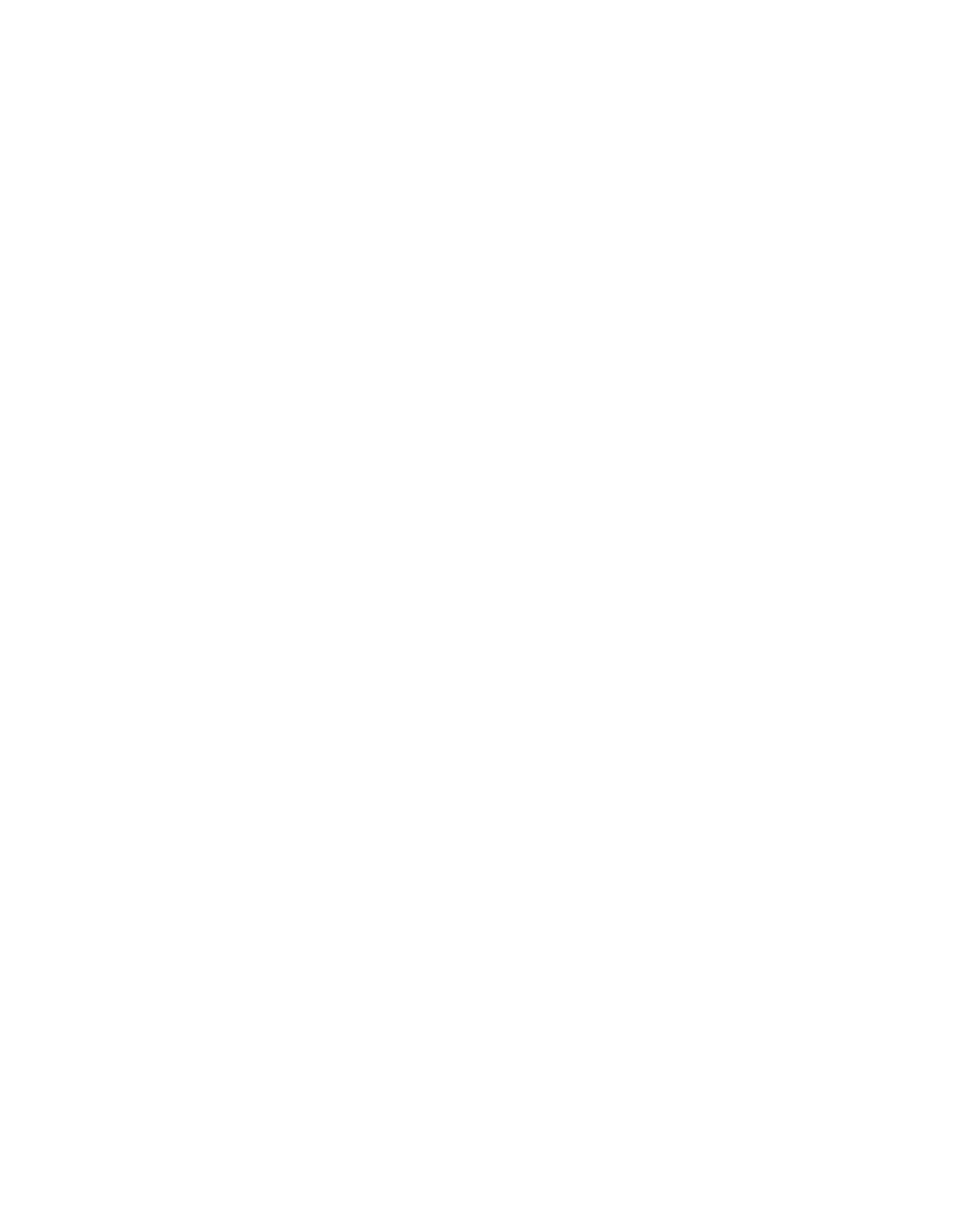

**SOL: 9.13** The student will identify the effects of discrimination.

**Descriptive Statement:** The teacher helps student identify forms of discrimination and the consequences of discrimination on individual and family life. Discussion focuses on the value and importance of differences among individuals and families. The effects of discrimination on a person's mental health will also be discussed.

#### **ESSENTIAL KNOWLEDGE & SKILLS:**

- Students will be able to list and identify 3 different types of discrimination.
- Be able to discuss how families are different (ex. 2 moms or 2 dads, extended, blended, single-parent, adoptive or foster families)

#### **INSTRUCTIONAL MATERIALS:**

- school social worker
- school counselor
- guest speaker
- media resources

- Discrimination
- Consequences
- Racism (discrimination of varying races)
- Ageism (discrimination of the elderly)
- Sexism (discrimination against males or females)
- Values
- Types of families (see above)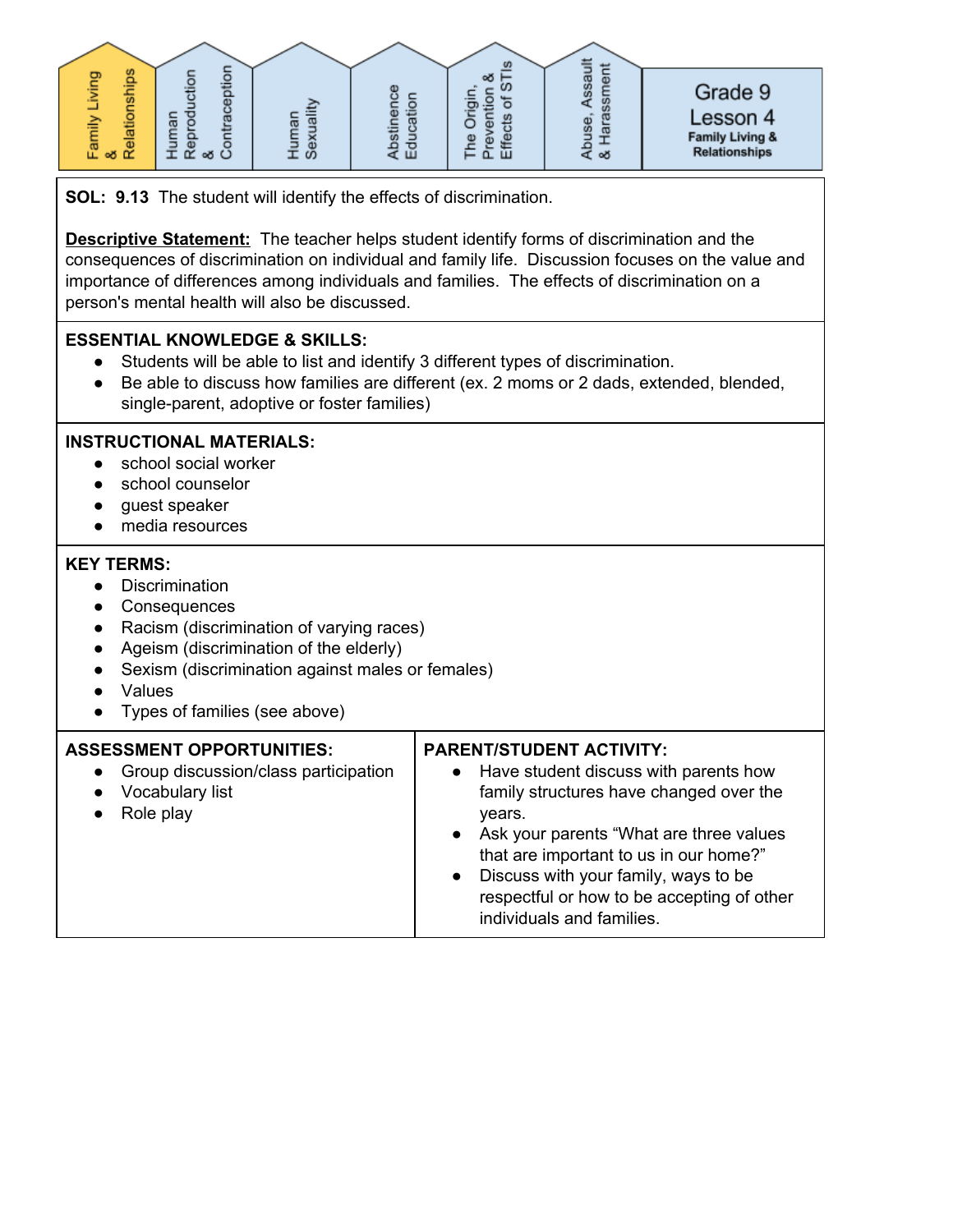

**SOL: 10.1** The student will determine how maturation affects adolescents.

**Descriptive Statement:** Emphasis is placed on the process of adolescent development as it relates to self-image, self-esteem, physiological changes, identification of human needs, constructive responses to emotions, positive mental health practices the decision-making process, sources of values, and self-discipline.

**SOL: 10.3** The student will examine values, morals, and ethics essential to the growth and maintenance of positive human relationships.

**Descriptive Statement:** The universal values of honesty, trustworthiness, self-control, responsibility for self and others, and social justice are discussed as well as the development of moral and ethical systems.

**SOL: 10.4** The student will use the steps in the decision-making process to solve specific problems. **Descriptive Statement:** Instruction deals with the six steps of the decision-making process as they relate to personal, social, and peer pressures and to media messages. These steps include: identifying the problem; listing all possible alternative; evaluation the alternatives and their consequences based on personal and familial beliefs as well as societal values; choosing an alternative that promotes the good in self, others, and society; acting on the decision, and evaluating the results. Resources in the community that can assist in evaluating alternatives are identified.

#### **ESSENTIAL KNOWLEDGE & SKILLS:**

- The student will be able to recognize that adolescent development is a process that relates to self-image, self-esteem, physiological changes, identification of human needs, constructive responses to emotions, the decision-making process, sources of values, and self-discipline.
- The student will be able to identify/list universal values related to positive growth for relationships (self control, self respect, respect for others, responsibility, honesty, dependability, trustworthiness, equality).
- The student will review the steps in the decision making process.
- the student will be able to evaluate possible consequences of their decisions based on peer, family, personal and societal beliefs.
- The student will be able to identify resources in the community that can assist in evaluating alternative solutions in the decision making process. (school nurse, school counselor, guest speakers)

#### **INSTRUCTIONAL MATERIALS:**

- school social worker
- school counselor
- guest speakers
- DVD/videos multi media material (to be determined)
- school nurse
- county health department
- web sites

- Self image
- self esteem
- self discipline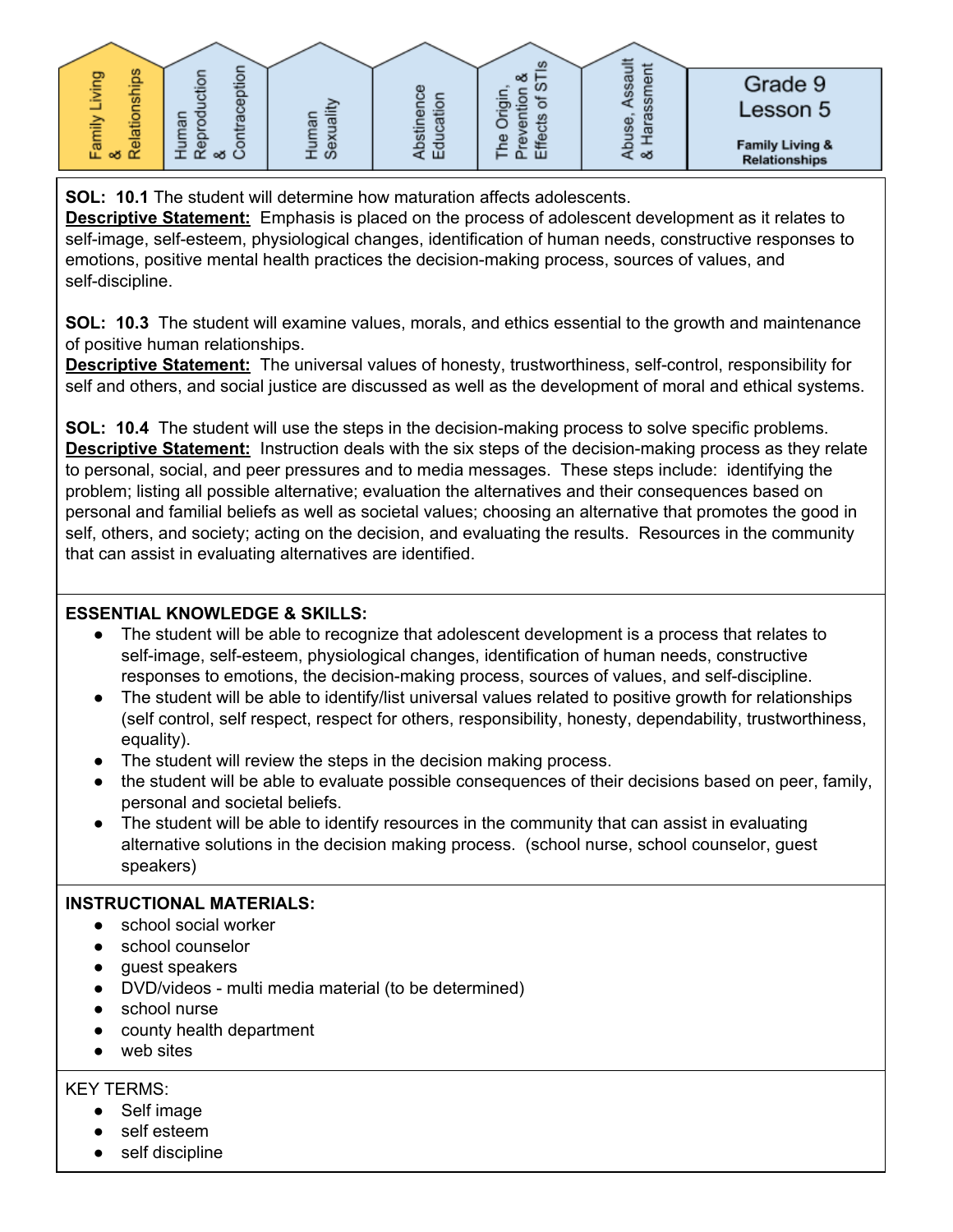| physiological changes<br>adolescent<br>emotions<br>decision making<br>constructive criticism<br>development<br>maturation<br>values<br>morals<br>ethics<br>relationships<br>honesty<br>self-control<br>$\bullet$<br>responsibility<br>Decision Making Process (See "PRIDE" obj 9.6 Abstinence)<br>1. Identify the Problem<br>2. List all Possible Alternative<br>3. Evaluate the Alternatives and their Consequences<br>4. Choose an Alternative<br>5. Act on the Decision<br>6. Evaluate the Result |                                                                                                                                                                               |
|------------------------------------------------------------------------------------------------------------------------------------------------------------------------------------------------------------------------------------------------------------------------------------------------------------------------------------------------------------------------------------------------------------------------------------------------------------------------------------------------------|-------------------------------------------------------------------------------------------------------------------------------------------------------------------------------|
| <b>ASSESSMENT OPPORTUNITIES:</b><br>Cooperative groups: groups are presented<br>$\bullet$<br>with a situation and must use the decision<br>making process to make a choice, then groups<br>report on the outcome.                                                                                                                                                                                                                                                                                    | PARENT/STUDENT ACTIVITY:<br>Have student pick one of the situations<br>$\bullet$<br>discussed in class and go through the<br>process with their parents. Discuss in<br>class. |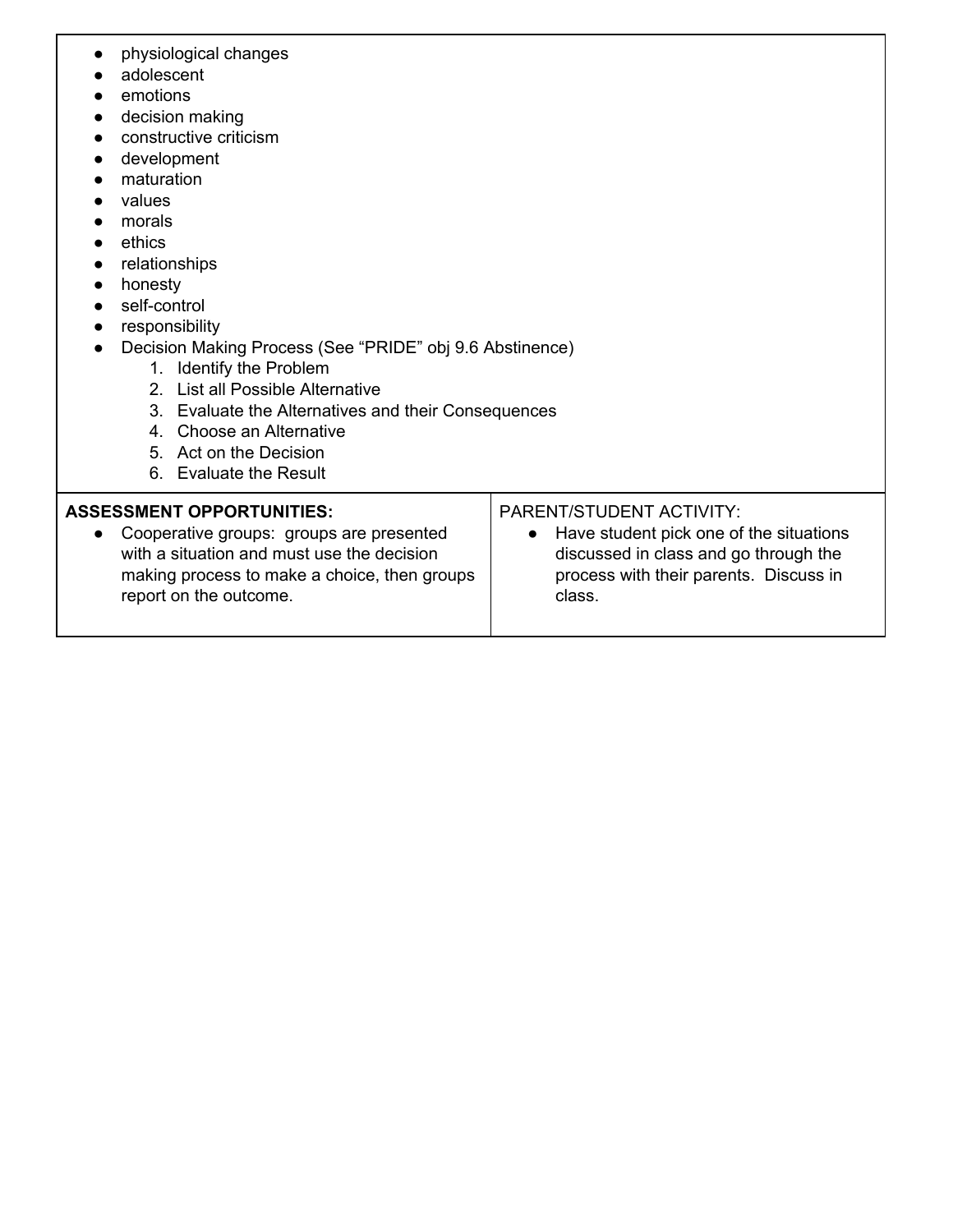

**SOL: 9.9** The student will be able to explain the process of reproduction.

**Descriptive Statement:** Instructional components include anatomy, physiology, conception, fertility, fetal development, childbirth and prenatal care.

#### **ESSENTIAL KNOWLEDGE & SKILLS:**

The student will be able to identify the male / female reproductive anatomy and their functions.

#### **INSTRUCTIONAL MATERIALS:**

- Overheads
- Models / diagrams
- Video's (to be determined)
- Textbooks
- Powerpoint
- Nurses (health department, school nurse)
- Guest speaker (OBGyn; Urologist; student nurse)

- Male anatomy
	- o Vas deferens
	- o Urethra
	- o Penis
	- o Glans penis (head of penis)
	- o Circumcision
	- o Foreskin
	- o Seminal vesicle
	- o Prostate gland
	- o Cowper's gland (Bulbourethra)
	- o Epididymis
	- o Testes
	- o Scrotum
	- o Spermatic cord
- Female anatomy
	- o Hymen
	- o Fallopian tube
	- o Uterus
	- o Vagina
	- o Cervix
	- o Perineum
	- o Ovary
	- o Mammary glands
	- o areola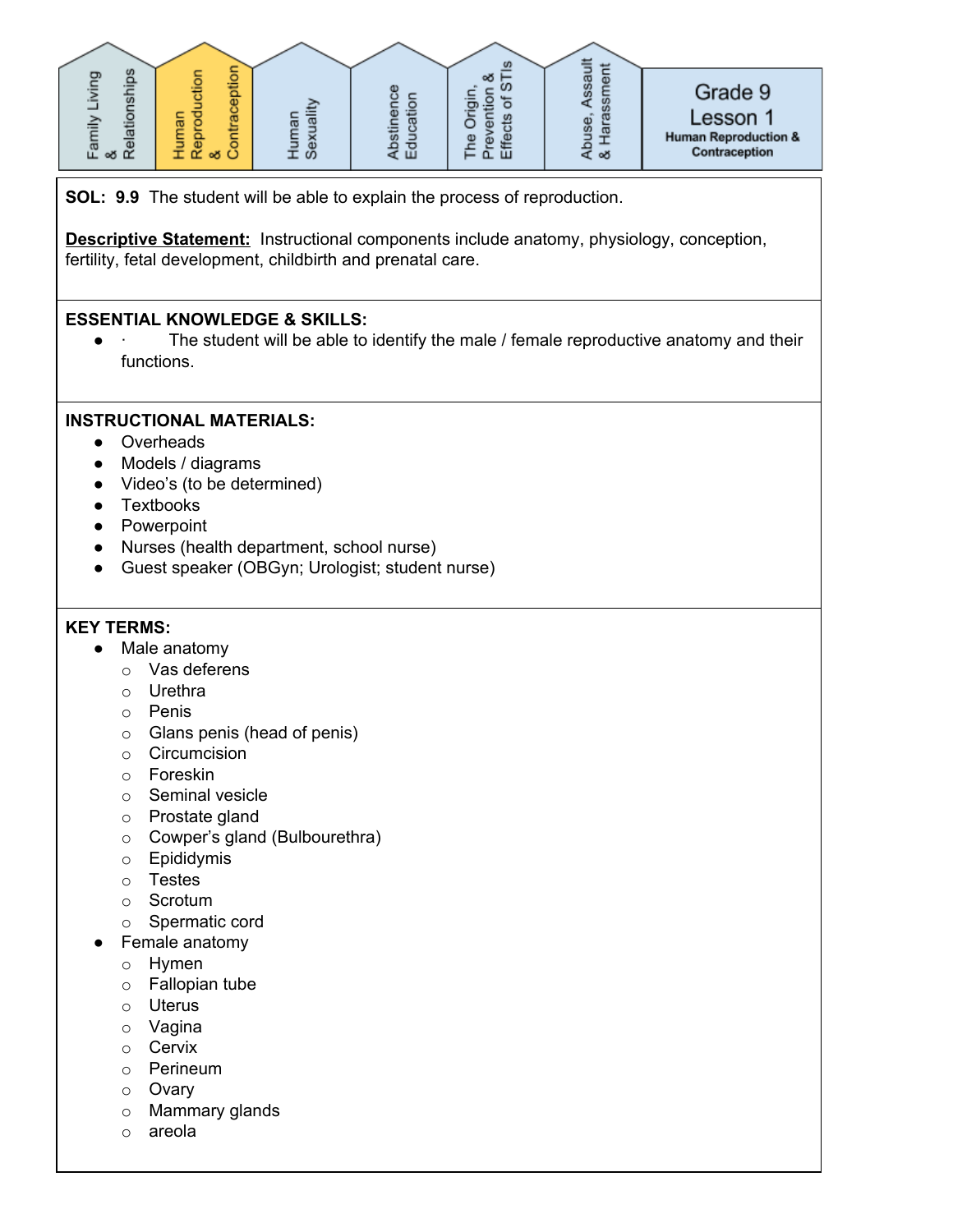| <b>ASSESSMENT OPPORTUNITIES:</b><br>Pretest<br>$\bullet$<br>Post test<br>Essay "Trace the sperm from<br>$\bullet$<br>testicles to the fallopian tubes"<br>Label reproductive anatomy in<br>$\bullet$<br>small groups, or in large group<br>using overhead, or have index cards<br>with reproductive parts to be placed<br>on a large diagram. | <b>PARENT/STUDENT ACTIVITY:</b> |
|-----------------------------------------------------------------------------------------------------------------------------------------------------------------------------------------------------------------------------------------------------------------------------------------------------------------------------------------------|---------------------------------|
|                                                                                                                                                                                                                                                                                                                                               |                                 |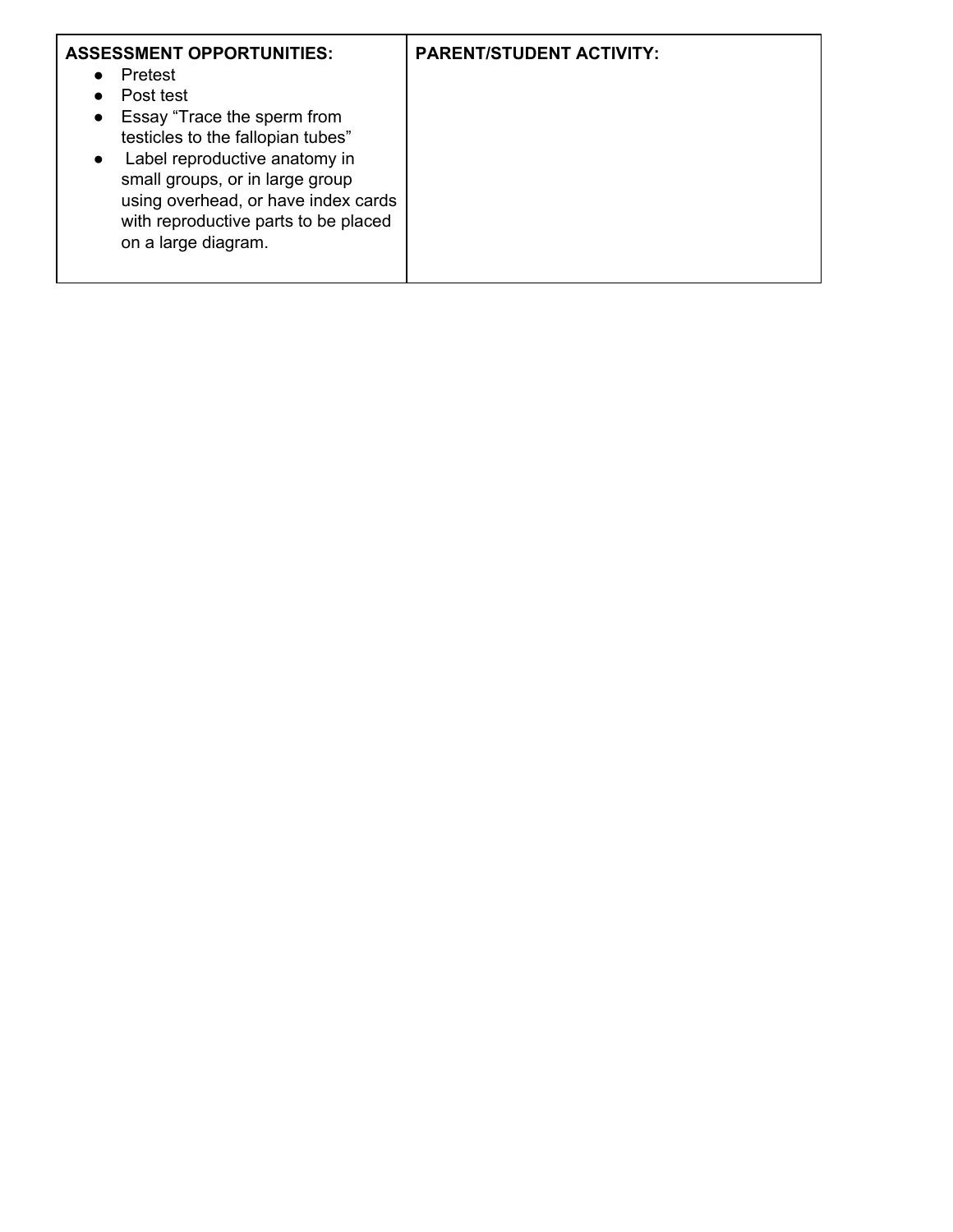

**SOL: 9.9** The student will be able to explain the process of reproduction.

**Descriptive Statement:** Instructional components include anatomy, physiology, conception, fertility, fetal development, childbirth and prenatal care.

#### **ESSENTIAL KNOWLEDGE & SKILLS:**

- The student will be able to understand the growth of a baby from conception to birth.
- The student will recognize the importance of prenatal care.
- The student will be able to identify the male and female anatomy that relates to reproduction.
- The student will be able to identify the function of each reproductive organ of the male and female anatomy.

#### **INSTRUCTIONAL MATERIALS:**

- Videos (to be determined)
- models / diagrams
- Guest Speaker: OBGyn, urologist
- powerpoint
- Book: "What to expect when you're expecting"
- Pediatrician / Family doctor (separate from parent)

- Female anatomy:
	- vagina
	- cervix
	- uterus
	- fallopian tubes
	- ovaries
	- egg or ova
	- menstrual cycle
- Male anatomy
	- penis: foreskin, glans, shaft, root
	- scrotum
	- testes
	- epididymis
	- vas deferens
	- urethra
	- seminal vesicle
	- prostate gland
	- bulbourethral gland
	- semen
	- Pregnancy terms
		- first, second, and third trimester
		- placenta
		- Umbilical cord
		- Ectopic pregnancy (tubal pregnancy)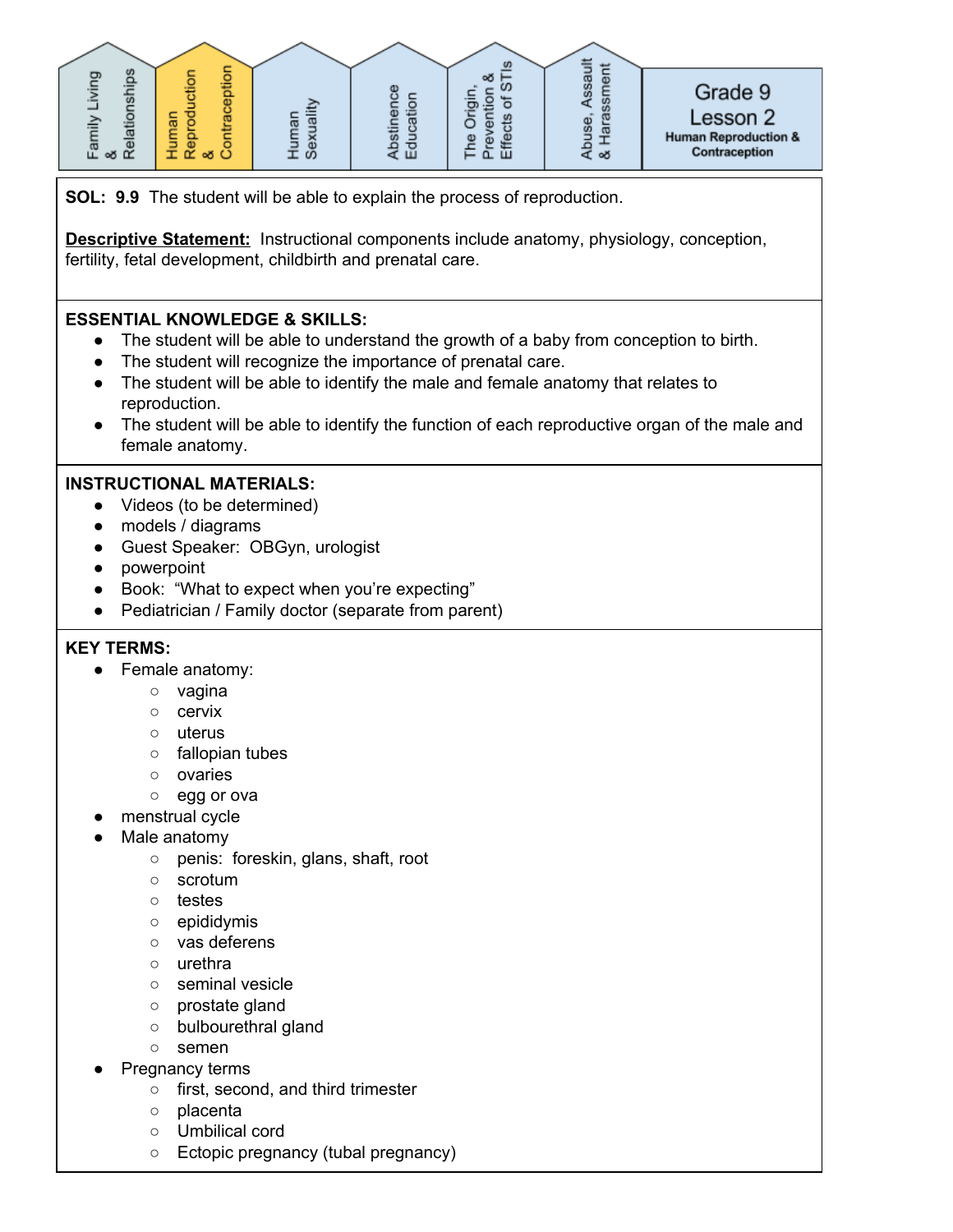| Cesarean section vs. Natural delivery<br>$\circ$<br>Afterbirth<br>$\bigcirc$<br>Contractions<br>$\bigcirc$<br><b>Dilation</b><br>$\bigcirc$<br><b>Nutrition</b><br>$\circ$<br><b>Vitamins</b><br>$\bigcirc$<br>Doctor visits<br>$\circ$<br>40 weeks<br>$\circ$                                                  |                                                                                                                              |
|-----------------------------------------------------------------------------------------------------------------------------------------------------------------------------------------------------------------------------------------------------------------------------------------------------------------|------------------------------------------------------------------------------------------------------------------------------|
| <b>ASSESSMENT OPPORTUNITIES:</b><br>Essay on "Fetal Development, it's<br>$\bullet$<br>stages, and the importance of<br>prenatal care<br>Essay "Trace the embryo from<br>$\bullet$<br>conception to childbirth"<br>Diagrams<br>$\bullet$<br>Calendar tracing the phases of<br>$\bullet$<br>pregnancy; childbirth | <b>PARENT/STUDENT ACTIVITY:</b><br>Discuss with parents their own pregnancy<br>$\bullet$<br>with student and other siblings. |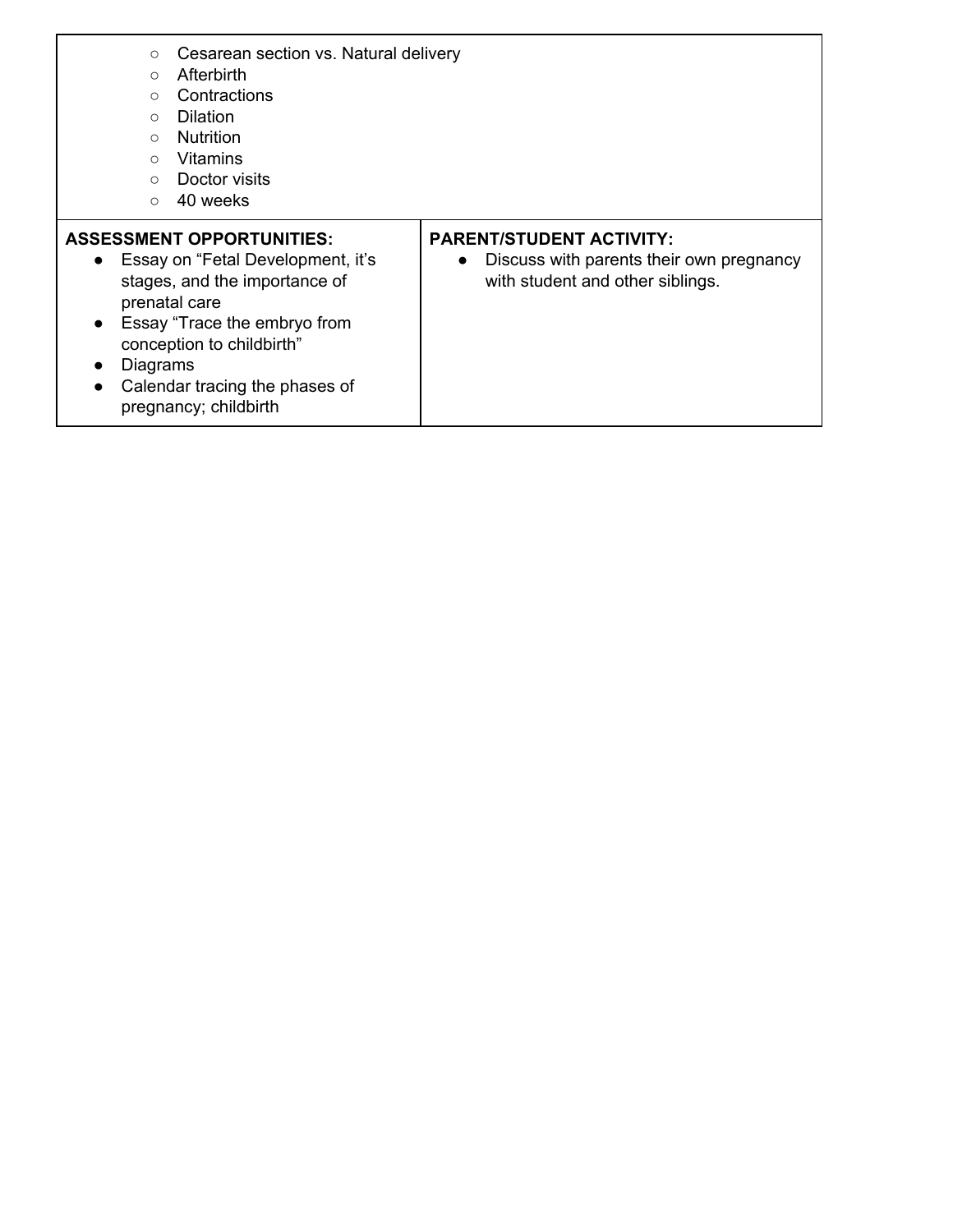

**SOL: 9.11** The student will demonstrate knowledge of pregnancy prevention and disease control.

**Descriptive Statement:** Topics include planning for adult relationships, a review of factors to consider in planning for a family, misconceptions about contraception, a review of methods of contraception in relation to effectiveness pregnancy prevention and disease control, and the decisions associated with contraception. Abortion is not presented as a method of birth control, but spontaneous abortion or miscarriage is explained and the risks of induced abortion are analyzed.

#### **ESSENTIAL KNOWLEDGE & SKILLS:**

- The student will understand that abstinence is the only guaranteed method of 100% effectiveness against pregnancy and STI's
- The student will learn tht barrier and hormonal methods are less than 100% effective against pregnancy and STI's.
- The student will be introduced to the different methods of contraception and their effectiveness of preventing disease and pregnancy.

#### **INSTRUCTIONAL MATERIALS:**

- Discussion
- Charts
- Posters
- Guest Speaker: County health department
- School nurse
- Sample products to be used as visual aids only.
- Pediatrician / Family doctor (separate from parent)

- Abstinence
- Effectiveness (percent effectiveness)
- **Barrier methods** 
	- male and female condoms
		- Spermicide (foam, jelly, suppository, sponge, film...)
		- Diaphragm
		- Cervical cap
- IUD
	- copper
	- hormonal
- Hormonal methods
	- Birth control pill
	- Injections (various types as they are marketed)
	- Patch
	- Ring
	- Nexplanon (matchstick like implant)
- Other methods as they become available; released
- Cost of unplanned pregnancy
- STI which methods prevent STI's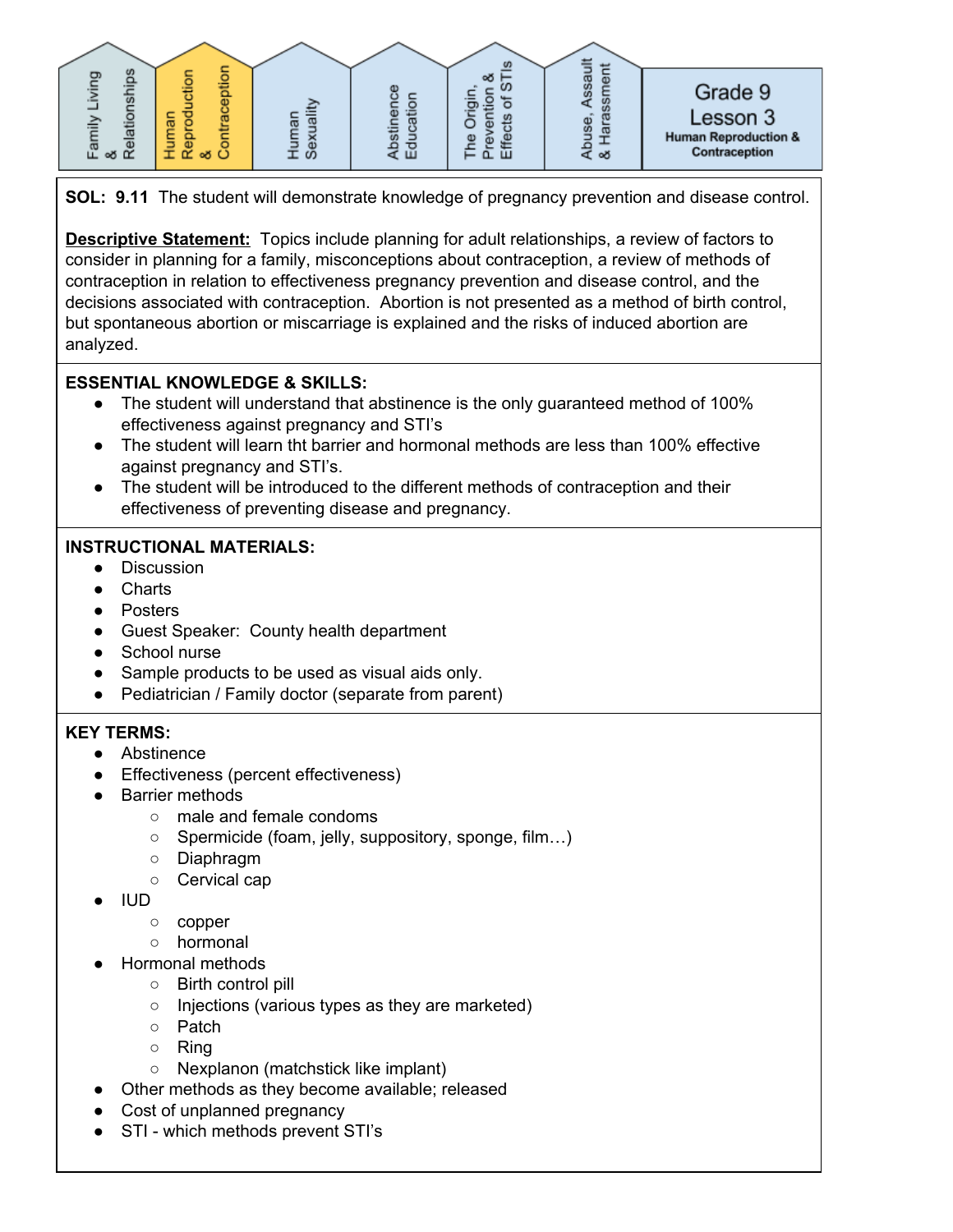| <b>ASSESSMENT OPPORTUNITIES:</b><br>Charts<br>Matching activity: match method to<br>effectiveness against pregnancy and<br>STI's | <b>PARENT/STUDENT ACTIVITY:</b> |
|----------------------------------------------------------------------------------------------------------------------------------|---------------------------------|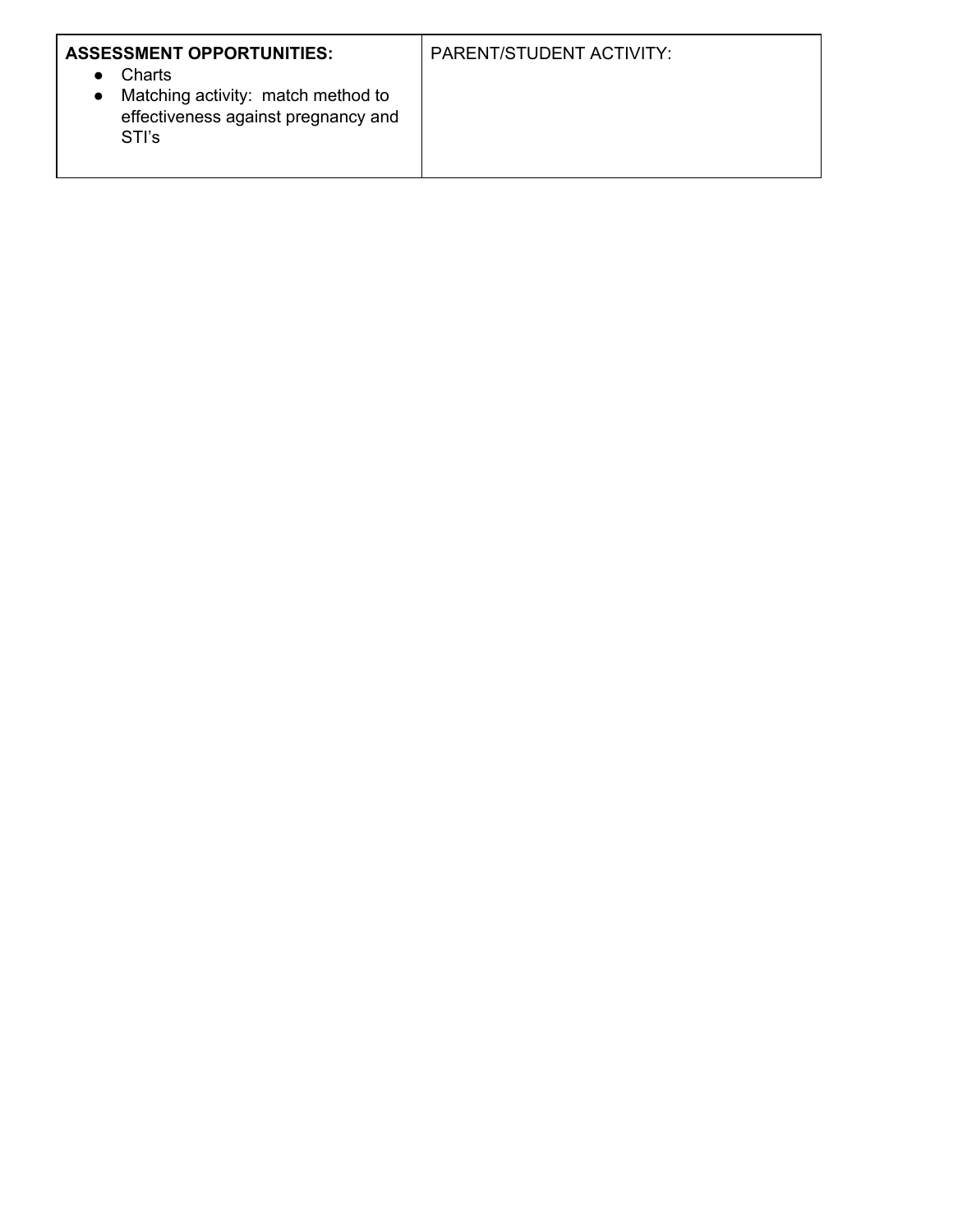

**SOL: 9.6** The student will realize the importance of setting standards for controlling sexual behavior and of postponing sexual relations until marriage.

**Descriptive Statement:** The physical, emotional, social, psychological and economic consequences of premarital sexual relations continue to be emphasized along with reinforcement of assertive skills and ways to say "no" in terms that will enable the student to resist pressure from other teenagers and manage his or her own feelings and behavior.

#### **ESSENTIAL KNOWLEDGE & SKILLS:**

- The student will be able to differentiate between passive, assertive and aggressive communication skills (review from SOL 8.7)
- The student will be able to develop and identify strategies for saying "no" to sexual pressures.
- The student will be able to understand the difference between a need and a want (which is a desire) in a relationship. (refer to 7.4)
- The student will be able to identify their own personal goals and limits when it comes to sexual activity and relationships.

#### **INSTRUCTIONAL MATERIALS:**

- Video / DVD (to be determined)
- motivational speakers
- List of possible lines used by girls or boys to convince the other to have sex, use drugs or engage in risky behaviors….
- List of refusal strategies if presented one of the above scenarios.
- Health textbook
- School counselor
- School psychiatrist
- testimony from previous teenage moms (detailing their struggles)
- testimony from previous teenage dads (detailing their challenges)

- Decision Making Skills: PRIDE
	- P Pin point the decision to be made
	- R Recognize the possible choices
	- I Investigate your options (pros and cons)
	- D Decide which option is best
	- E Evaluate the outcome
- Communication Types
	- Assertive communication (respecting the right of others, the same as you expect others to respect yours; this type of communication is tactful, but leaves no room for doubt about the speaker's intentions yet acknowledges the other person's needs and desires)
	- Aggressive communication (attempting to force your desires on another in order to satisfy your own purposes and without consideration of the right of the other)
	- Passive communication (giving in to another's demands regardless of the consequences to yourself)
- **Rules for Assertive communication**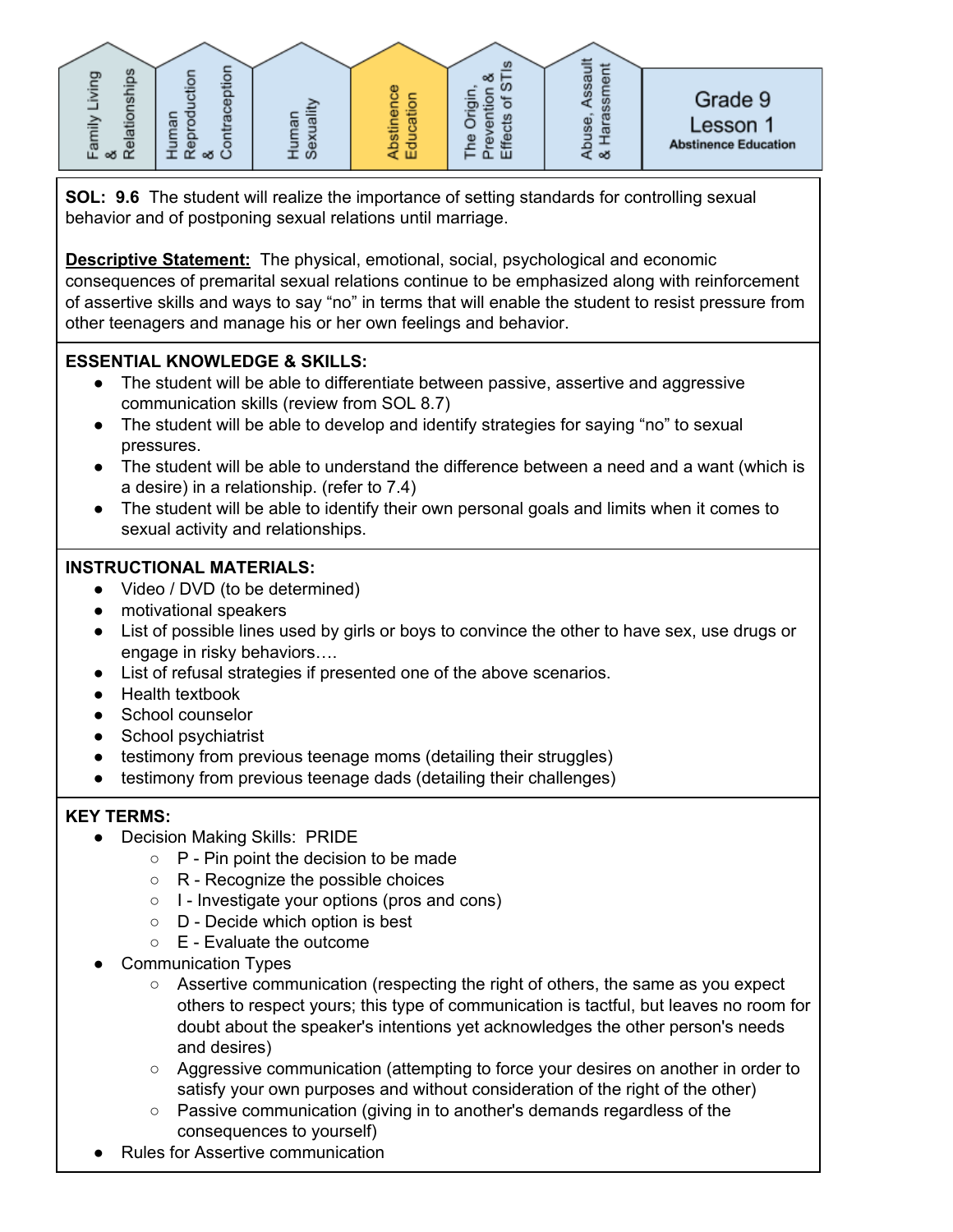- Be tactful.
- Recognize and acknowledge the other person's needs and desires.
- Recognize your own needs and desires.
- Refusal skills (ways to say "no" to negative peer pressure)
- Define need versus want

| <b>ASSESSMENT OPPORTUNITIES:</b><br>Role playing activity<br>$\bullet$<br>journal / notebook<br>$\bullet$<br>Given a situation, practice using PRIDE<br>$\bullet$<br>in a group<br>• Have students respond to potential<br>"lines" from their dating partners and<br>discuss with the group<br>• Have the student develop a list of<br>personal standards they want to set for<br>themselves on a date including how they<br>want to be treated. | PARENT/STUDENT ACTIVITY:<br>Have parent and student develop a list<br>$\bullet$<br>for their "rules of dating"<br>Discuss expectations of how to treat<br>$\bullet$<br>their dating partner when on a date, in<br>public and when alone<br>Develop a list of ways to get out of<br>$\bullet$<br>dating situation they may not want to be<br>in |
|--------------------------------------------------------------------------------------------------------------------------------------------------------------------------------------------------------------------------------------------------------------------------------------------------------------------------------------------------------------------------------------------------------------------------------------------------|------------------------------------------------------------------------------------------------------------------------------------------------------------------------------------------------------------------------------------------------------------------------------------------------------------------------------------------------|
|--------------------------------------------------------------------------------------------------------------------------------------------------------------------------------------------------------------------------------------------------------------------------------------------------------------------------------------------------------------------------------------------------------------------------------------------------|------------------------------------------------------------------------------------------------------------------------------------------------------------------------------------------------------------------------------------------------------------------------------------------------------------------------------------------------|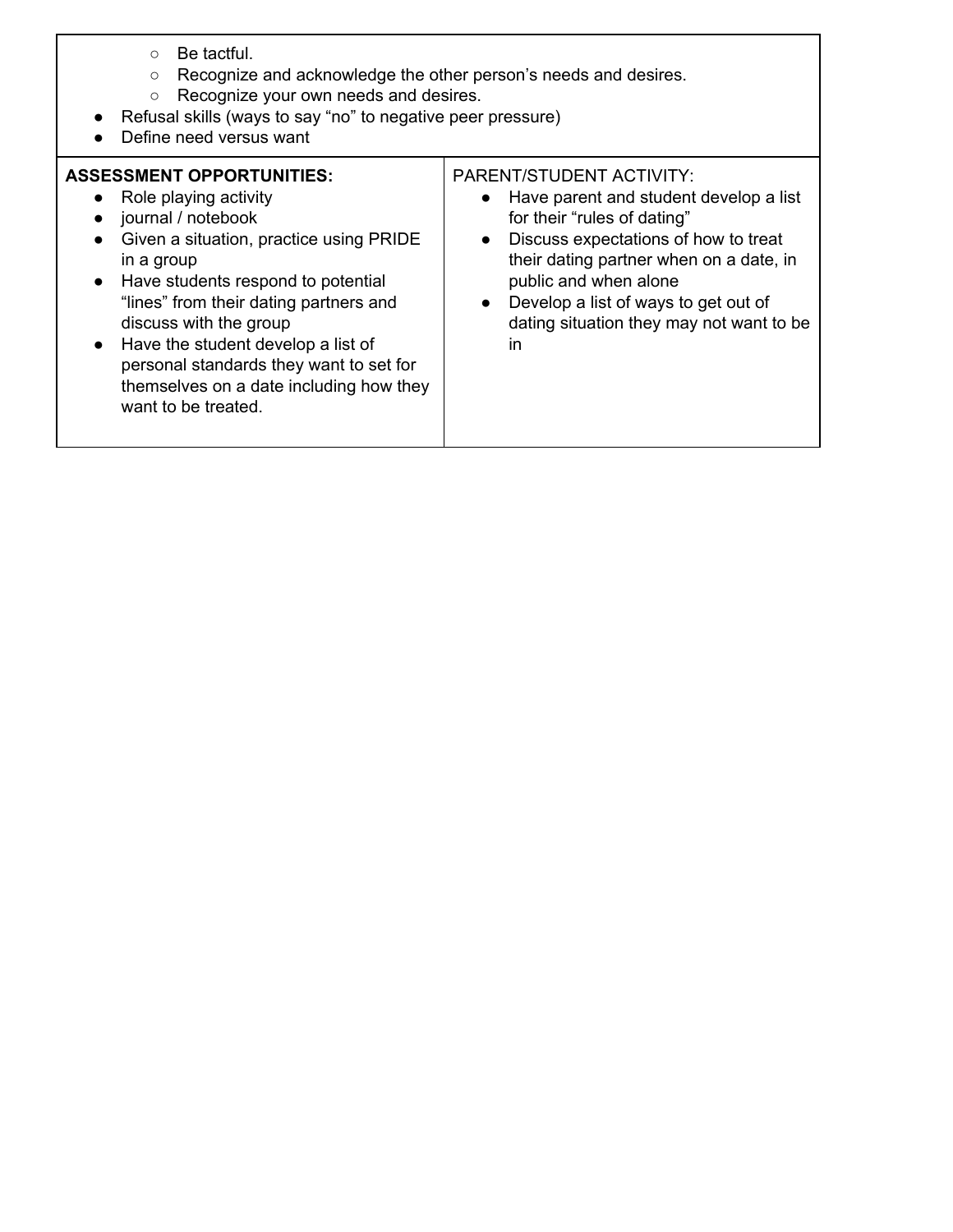

**SOL: 9.14** The student will begin to identify educational and career goals.

**Descriptive Statement:** Students formulate educational and career objectives. A "life goals" project provides the structure for achieving this objective and students complete activities that enable them to gain insight into the variety of personal and career options available to males and females. Students will discuss the impact of use of social networking sites, such as Facebook, YouTube, Twitter, InstaGram, SnapChat….

#### **ESSENTIAL KNOWLEDGE & SKILLS:**

- The student will be able to formulate educational and career objectives.
- The student will be able to identify obstacles that could interfere with career and educational objectives.

#### **INSTRUCTIONAL MATERIALS:**

- School counselor
- Guest speaker (career counselor)
- Pamphlets
- Career aptitude tests
- Community agencies and resources

- Goals
- Educational plan
- Obstacles interfering with career and educational objectives
	- unplanned pregnancy
	- STI's (including AIDS)
	- emotional stressors

| <b>ASSESSMENT OPPORTUNITIES:</b><br>Students will present a plan to show how<br>$\bullet$<br>they will meet their career objections<br>Students will identify how their<br>$\circ$<br>plan/path would be altered with an<br>unplanned pregnancy or STI<br>The students will timeline their career and<br>$\bullet$<br>educational objectives for the next 5 years<br>and 10 years.<br>Journal / notebook | PARENT/STUDENT ACTIVITY:<br>Develop a list of career objectives<br>$\bullet$<br>with parents. |
|----------------------------------------------------------------------------------------------------------------------------------------------------------------------------------------------------------------------------------------------------------------------------------------------------------------------------------------------------------------------------------------------------------|-----------------------------------------------------------------------------------------------|
|----------------------------------------------------------------------------------------------------------------------------------------------------------------------------------------------------------------------------------------------------------------------------------------------------------------------------------------------------------------------------------------------------------|-----------------------------------------------------------------------------------------------|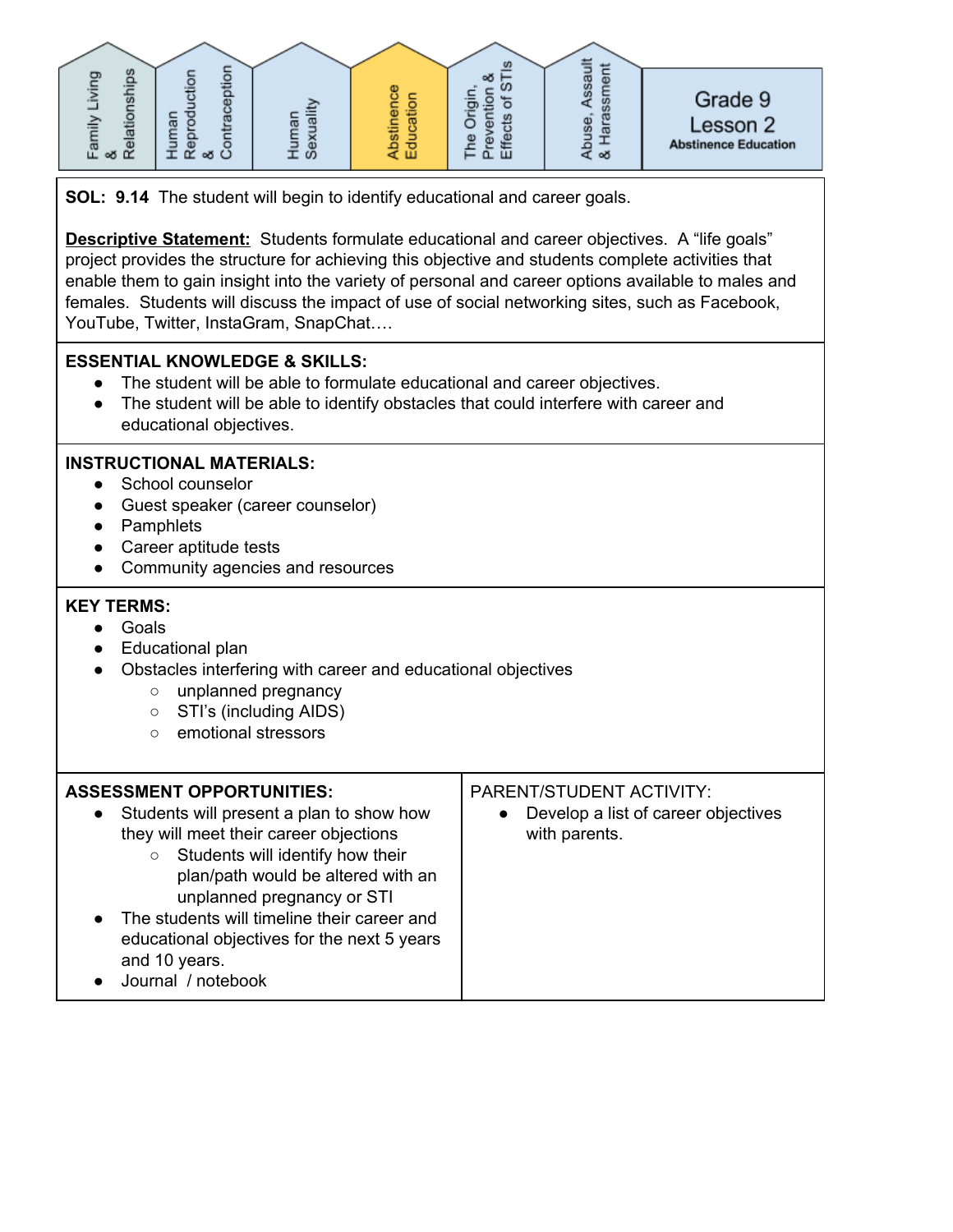

**SOL: 9.11** The student will demonstrate knowledge of pregnancy prevention and disease control.

**Descriptive Statement:** Topics include planning for adult relationships, a review of factors to consider in planning for a family, misconceptions about contraception, a review of methods of contraception in relation to effectiveness in pregnancy prevention and disease control, and the decisions associated with contraception. Abortion is not presented as a method of birth control, but spontaneous abortion or miscarriage is explained and the risks of induced abortion are analyzed.

#### **ESSENTIAL KNOWLEDGE & SKILLS:**

- The student will be able to identify methods of contraception and their effectiveness.
- The student will be able to list the categories of contraception.
- The student will understand that only abstinence is 100% effective in preventing STI's and pregnancy.
- the student will be able to distinguish between the various types of contraception and their rates of effectiveness.
- The student will be able to determine which contraceptives are effective in preventing STI's.

#### **INSTRUCTIONAL MATERIALS:**

- Health Department nurses
- Samples of contraceptives
- school nurse
- internet sources
- video / DVD (to be determined)

- Methods of contraception and STI prevention (*Teacher note:* review effectiveness rates)
	- Abstinence
	- withdrawal
	- rhythm method
	- birth control
	- birth control pill
	- Nexplanon
	- male and female condoms
	- spermicide
	- IUD, IUC
	- cervical cap
	- diaphragm
	- vasectomy tubal ligation
	- EC (emergency contraception)
	- spermicide methods (foam, jelly, suppositories, film, cream, sponges)
- Categories of contraceptives
	- hormonal
	- barrier
	- non sex methods (abstinence; alternate ways to express feelings for each other)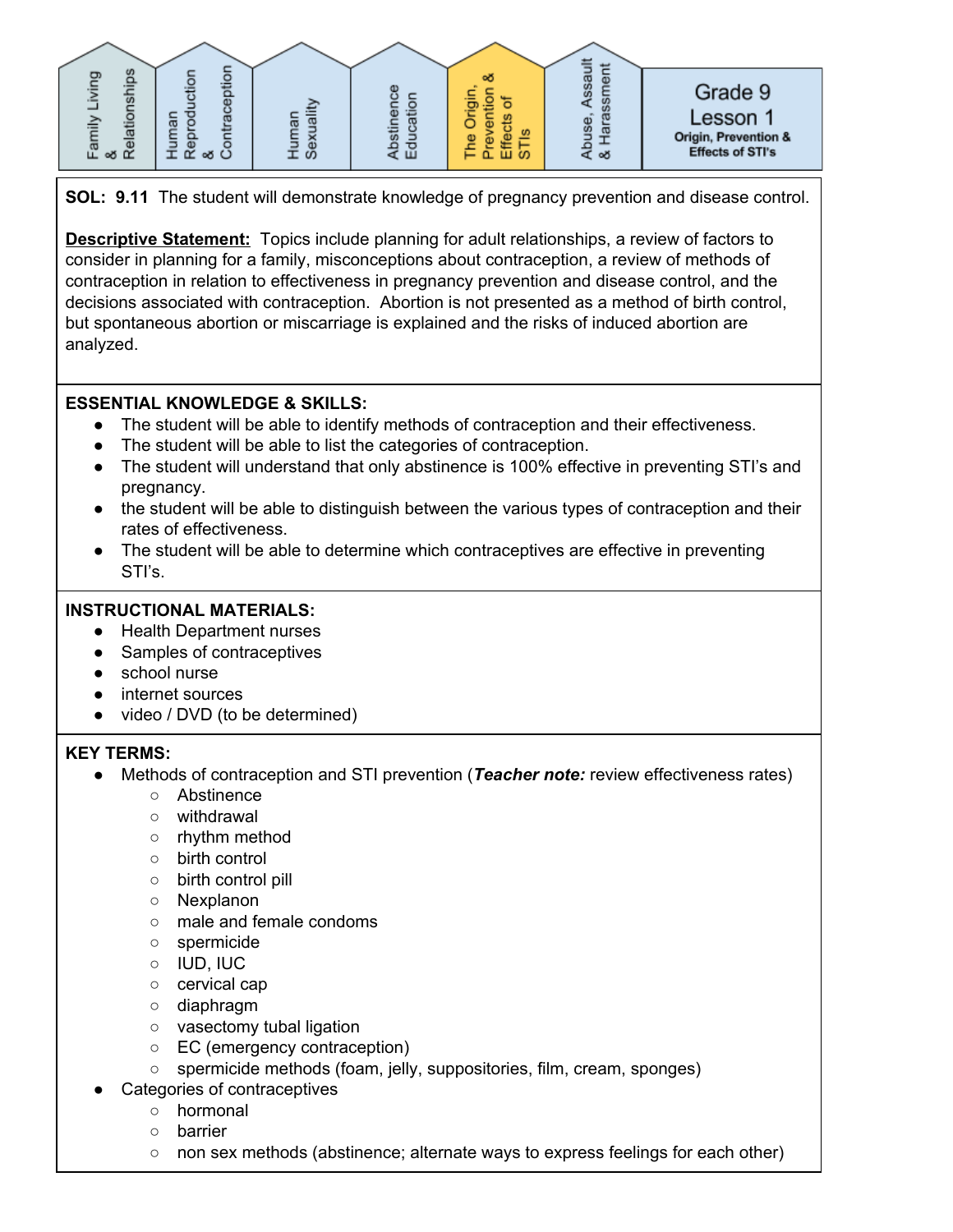● contraception

#### **ASSESSMENT OPPORTUNITIES:**

● contraceptive bingo (use words, definitions, pictures, samples as bingo clues)

#### **PARENT/STUDENT ACTIVITY:**

● Have student/parent share fact worksheets on contraception.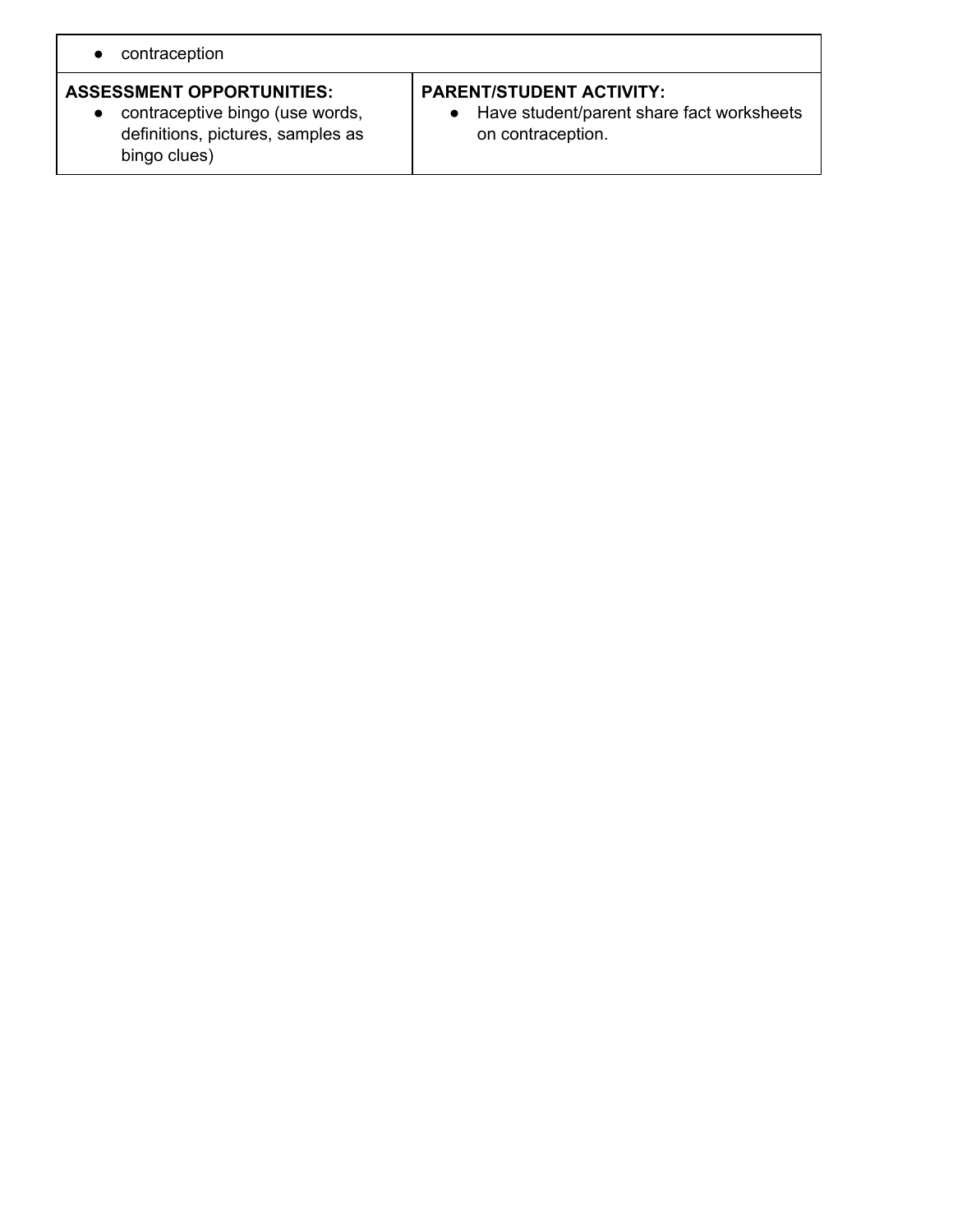

**SOL: 9.12 (to be repeated in 10th grade)** The student will explain the transmission and prevention of HIV.

**Descriptive Statement:** This is a review of the ways in which HIV is transmitted and the techniques for preventing this disease. Other STI's will be defined, explained and discussed.

#### **ESSENTIAL KNOWLEDGE & SKILLS:**

- The student will review definitions of HIV/AIDS.
- The student will identify methods of transmission of HIV.
- The student will review risky behaviors in the transmission of HIV.
- The student will dispel myths regarding the transmission of HIV.
- The student will discuss methods for prevention of HIV/AIDS.
- The student will identify common STI's for teens in the state of Virginia.
- The student will discuss methods for prevention of STI's.

#### **INSTRUCTIONAL MATERIALS:**

- Video (to be determined)
- Powerpoint
- guest speakers (local STI clinic nurse)
- Current CDC statistics
- school social worker
- school counselor
- County health department nurses.
- Web site cdc.gov

#### **KEY TERMS:**

- transmission
- prevention
- myths
- risky behaviors
- HIV
- AIDS
- abstinence
- etiology of disease
- treatment

#### **ASSESSMENT OPPORTUNITIES:**

● vocabulary quiz, word find/crossword puzzle, fact/myth worksheet

#### **PARENT/STUDENT ACTIVITY:**

- parent night prior to FLE class
- student parent discussion regarding HIV/AIDS and effect on family/friends (make a situational activity)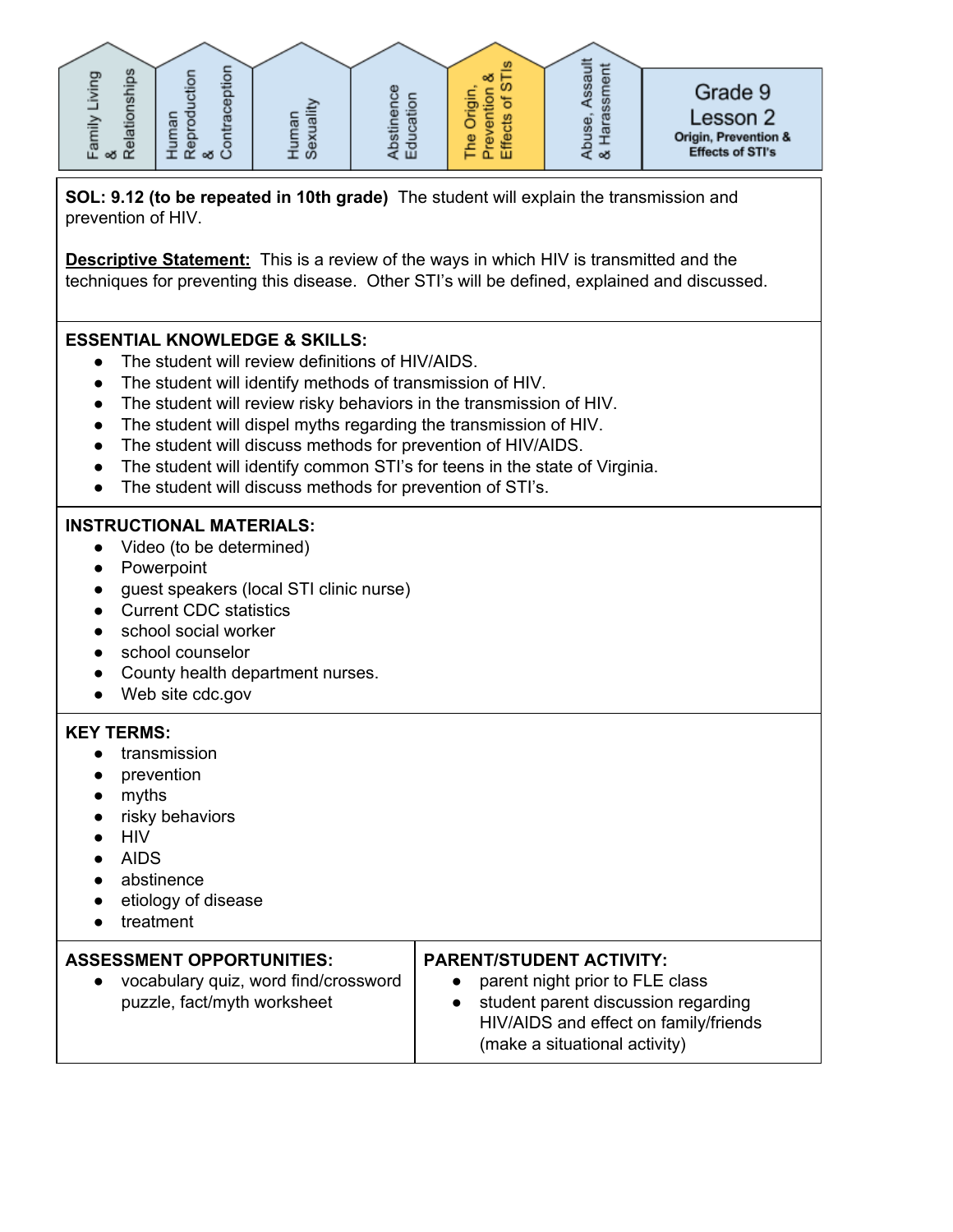

**SOL: 9.7** The student will interpret the effects and prevention of sexual assault, rape (including date rape/acquaintance rape), incestuous behavior and molestation.

**Descrpitive Statement:** This is a review of the use of assertive skills, conflict resolution, avoidance of risk situations, and referral services in the community. In addition to identifying such factors, the student explains or interprets them to others. The student will demonstrate proper approaches to dealing with physically and mentally abusive relationships. The student will identify the appropriate and inappropriate use of electronic devices.

#### **ESSENTIAL KNOWLEDGE & SKILLS:**

- The student will review the difference between assertive, aggressive, and passive behaviors.
- The student will review conflict resolution strategies.
- The student will review the importance of the avoidance of risky behaviors.
- The student will be able to review the warning signs of abusive behaviors
- The student will distinguish between healthy and abusive relationships
- The student will be able to identify different types of abuse.
- The student will be able to identify signs that a friend is in an abusive relationship.
- The student will recognize the Power and control cycle
- The student will be able to identify "date rape" drugs (GHB, rohypnol, Ketamine, MDMA…)

#### **INSTRUCTIONAL MATERIALS:**

- Local organization to help those suffering from domestic violence
- Sexual assault organization
- video (to be determined)
- School Resource Officer stories, what to do
- Help Save the Next Girl Foundation
- Web site: cdc.gov

- assertive behavior/communication
- aggressive behavior/communication
- passive behavior/communication
- conflict resolution
- coercion
- male privilege
- jealousy
- isolation
- date rape
- acquaintance rape
- threats
- intimidation
- sexual harassment
- molestation
- incestuous behavior
- power control cycle
- Types of abuse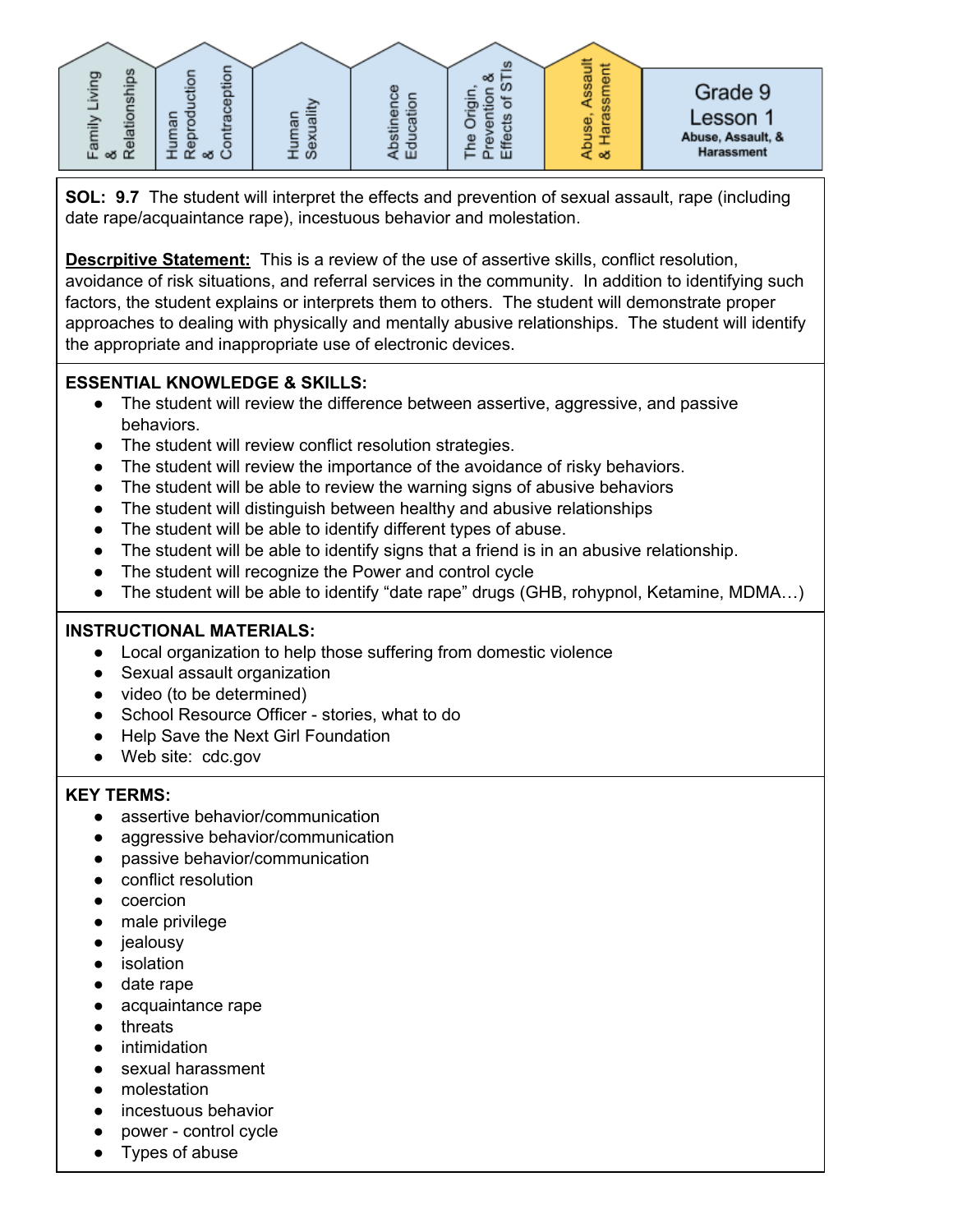| verbal<br>$\bigcirc$<br>mental<br>$\bigcirc$<br>emotional<br>$\bigcirc$<br>physical<br>$\circ$<br>isolation<br>$\circ$                                                                                                                                                                                                                                                                                                                 |                                                                                                                                                                                                            |
|----------------------------------------------------------------------------------------------------------------------------------------------------------------------------------------------------------------------------------------------------------------------------------------------------------------------------------------------------------------------------------------------------------------------------------------|------------------------------------------------------------------------------------------------------------------------------------------------------------------------------------------------------------|
| <b>ASSESSMENT OPPORTUNITIES:</b><br>identify ways to stop an abusive<br>situation<br>identify ways to intervene in a<br>$\bullet$<br>situation where consent isn't or can't<br>be given.<br>group activity "What would you do?"<br>$\bullet$<br>scenarios<br>preapproved testimonials from upper<br>$\bullet$<br>classmen, or adults in the community<br>share police reports about domestic<br>$\bullet$<br>violence or dating abuse. | <b>PARENT/STUDENT ACTIVITY:</b><br>Discuss with parents if they've ever had a<br>$\bullet$<br>friend in an abusive relationship.<br>Discuss with parents signs of an abusive<br>$\bullet$<br>relationship. |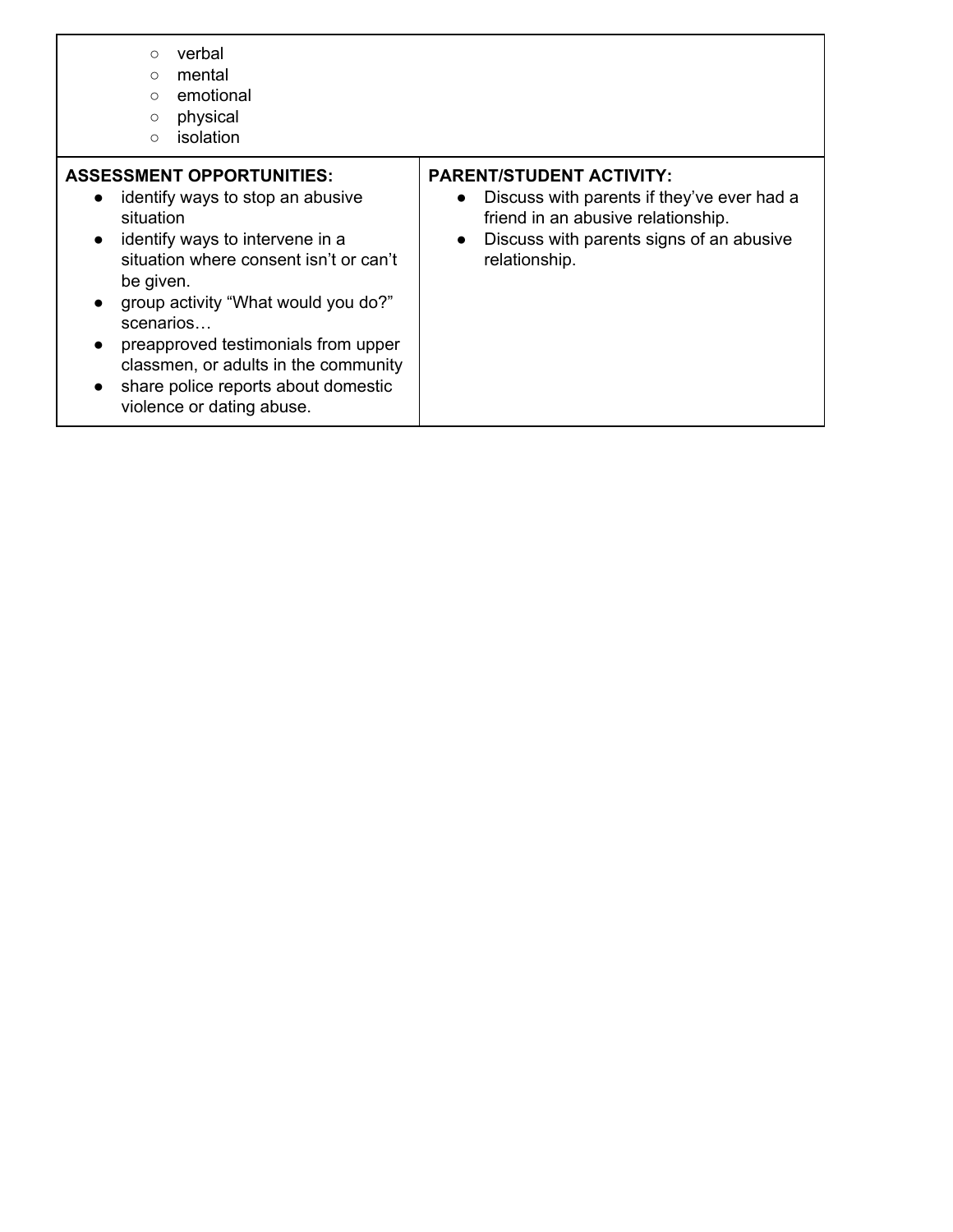

**SOL: 10.16** The student will compile a list of community agencies and resources available to assist individuals and families.

**Descriptive Statement:** Examples of community resources to be listed are mental health services, social services, religious organizations, private agencies, hotlines such as violence and suicide, day-care centers, nursing homes and the department of health.

#### **ESSENTIAL KNOWLEDGE & SKILLS:**

● The student will be able to identify community resources available to assist individuals and families in need.

#### **INSTRUCTIONAL MATERIALS:**

- internet searches for local organizations
- guest speakers from the community
- school counselors
- school resources officer
- school nurse

#### **KEY TERMS:**

- community resource
- non profit
- hot line
- health department

#### **ASSESSMENT OPPORTUNITIES:**

- log/journal of resources
- contact list of community resources

#### **PARENT/STUDENT ACTIVITY:**

• with parent volunteer at a community center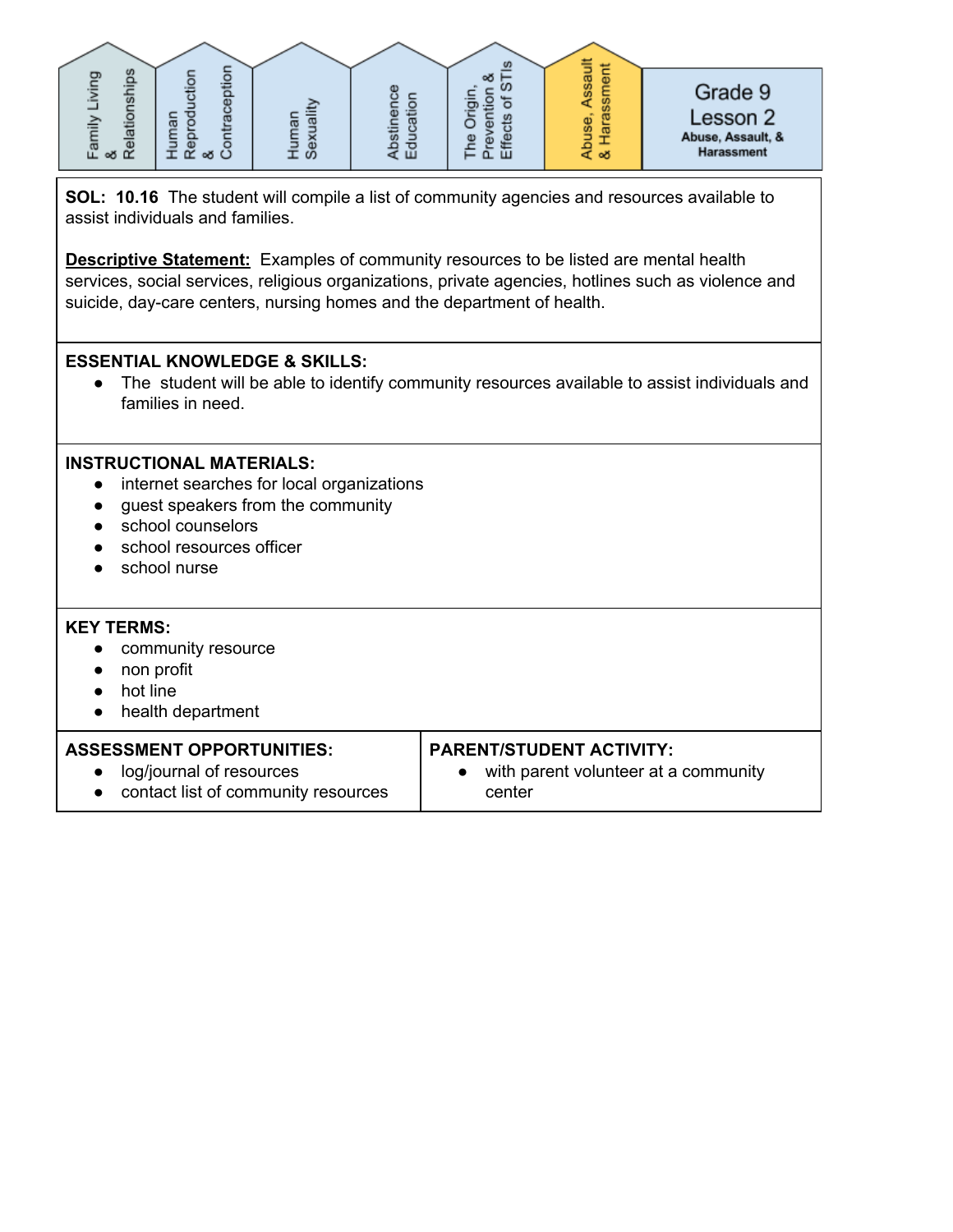

**SOL: 9.10** The student will demonstrate understanding of specific health issues, including the ability to conduct self-examinations.

#### **Girls Only - Breast Cancer Awareness**

**Descriptive Statement:** The focus is on factual information about menstruation, proper use of feminine hygiene products in relationship to cleanliness, pre-menstrual syndrome, menopause, and male- and female-specific concerns. Disease prevention through self-assessment and self-examination is reinforced with emphasis on breast and testicular self-examination.

#### **ESSENTIAL KNOWLEDGE & SKILLS:**

- The student will be able to identify ways to detect breast cancer.
- The student will understand the importance of early detection.
- the student will be able to describe the process of self breast examination.
- The student will be able to identify the frequency with which self breast examinations should be completed.
- The student will be able to define mammogram.
- The student will be able to identify the many causes of "lumps" in the breasts.
- The student will be able to understand the importance of yearly medical exams for breast and reproductive health.

#### **INSTRUCTIONAL MATERIALS:**

- Websites such as:
	- <http://kidshealth.org/en/kids/breast-cancer.html>
	- http://www.cdc.gov/cancer/dcpc/resources/features/breastcancerawareness/
- OBGYN nurses or doctors
- Student nurses (JMU, UVA, Germanna, PVCC)
- Health Department nurses
- School nurse
- Susan G. Komen Foundation website

#### **KEY TERMS:**

- Breast cancer
- Cyst
- Lump
- Self breast exam
- Early detection
- Reproductive health
- Gynecologist
- Yearly Exam
- Mammogram

#### **ASSESSMENT OPPORTUNITIES:**

● Practice self exams on plastic / model breasts

#### **PARENT/STUDENT ACTIVITY:**

● Discuss information to female parent or guardian and make an agreement to remind each other to do monthly self breast examinations.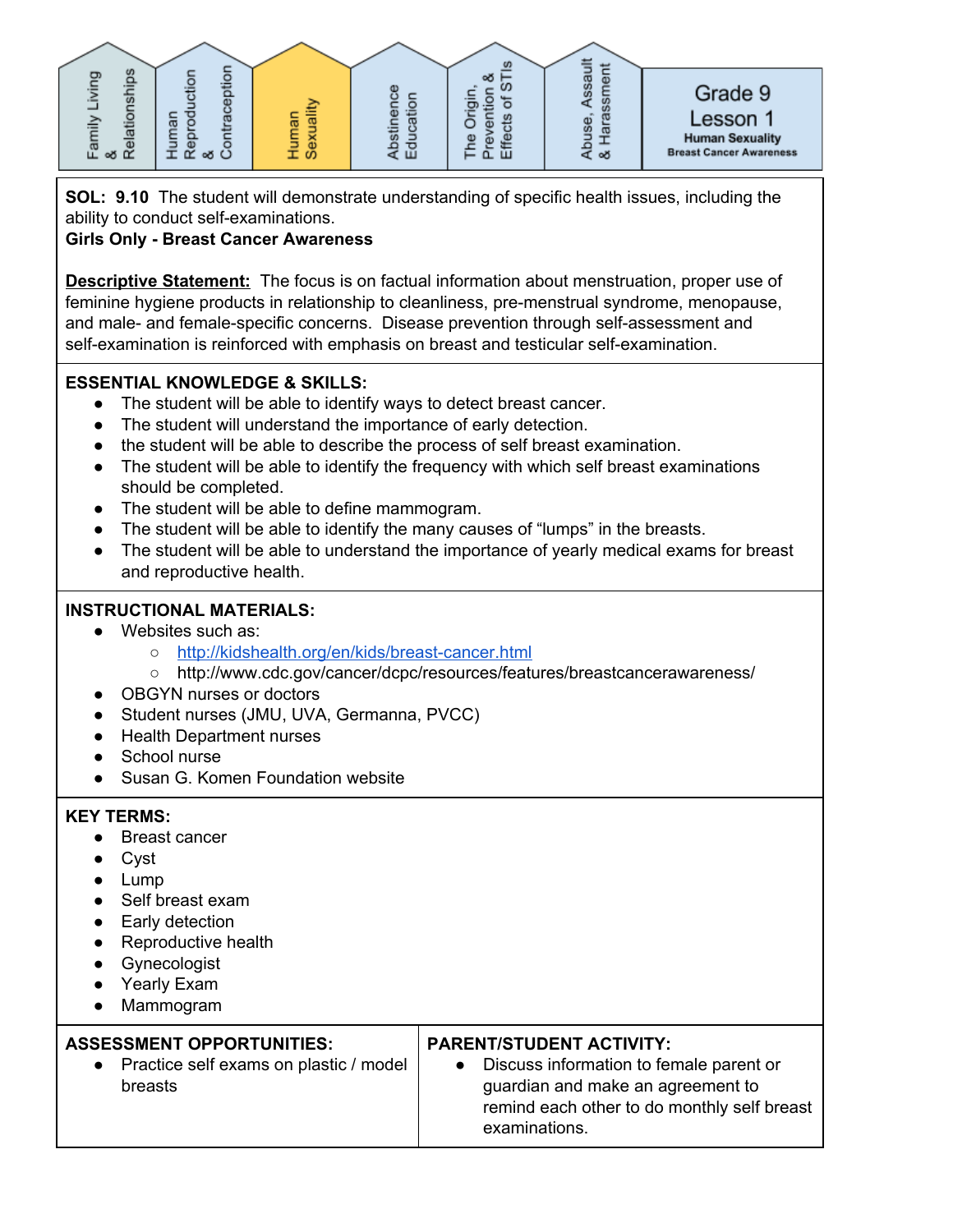

**SOL: 9.10** The student will demonstrate understanding of specific health issues, including the ability to conduct self-examinations.

#### **Boys Only - Testicular Cancer Awareness**

**Descriptive Statement:** The focus is on factual information about menstruation, proper use of feminine hygiene products in relationship to cleanliness, pre-menstrual syndrome, menopause, and male- and female-specific concerns. Disease prevention through self-assessment and self-examination is reinforced with emphasis on breast and testicular self-examination.

#### **ESSENTIAL KNOWLEDGE & SKILLS:**

- The student will be able to identify ways to detect testicular cancer.
- The student will understand the importance of early detection.
- The student will be able to describe the process of self testicular examination.
- The student will be able to identify the frequency with which self testicular examinations should be completed.
- The student will recognize that only a doctor can diagnose testicular cancer.
- The student will be able to define ultrasound and how it relates to the diagnosis of testicular cancer.
- The student will be able to identify the many causes of "lumps" in the testicules.
- The student will understand that all abnormalities are NOT cancer.
- The student will be able to understand the importance of yearly medical exams for testicular and overall health.
- The student will be able to understand that men can get breast cancer and how to detect it.

### **INSTRUCTIONAL MATERIALS:**

- Websites such as:
	- http://www.testicularcancerawarenessfoundation.org/jordans-story/
	- http://www.cancer.org/acs/groups/content/@nho/documents/document/testicularca ncerpdf.pdf
- Urology nurses or doctors
- Student nurses (JMU, UVA, Germanna, PVCC)
- Health Department nurses
- School nurse
- DVD/video
- Guest Speaker (someone who's survived testicular cancer)

- Testicle
- Testicular cancer
- Lump
- Hyperechoic: mass separate from the testicle
- Self exam
- Medical Exam
- Abnormalities
- Malignant
- Benign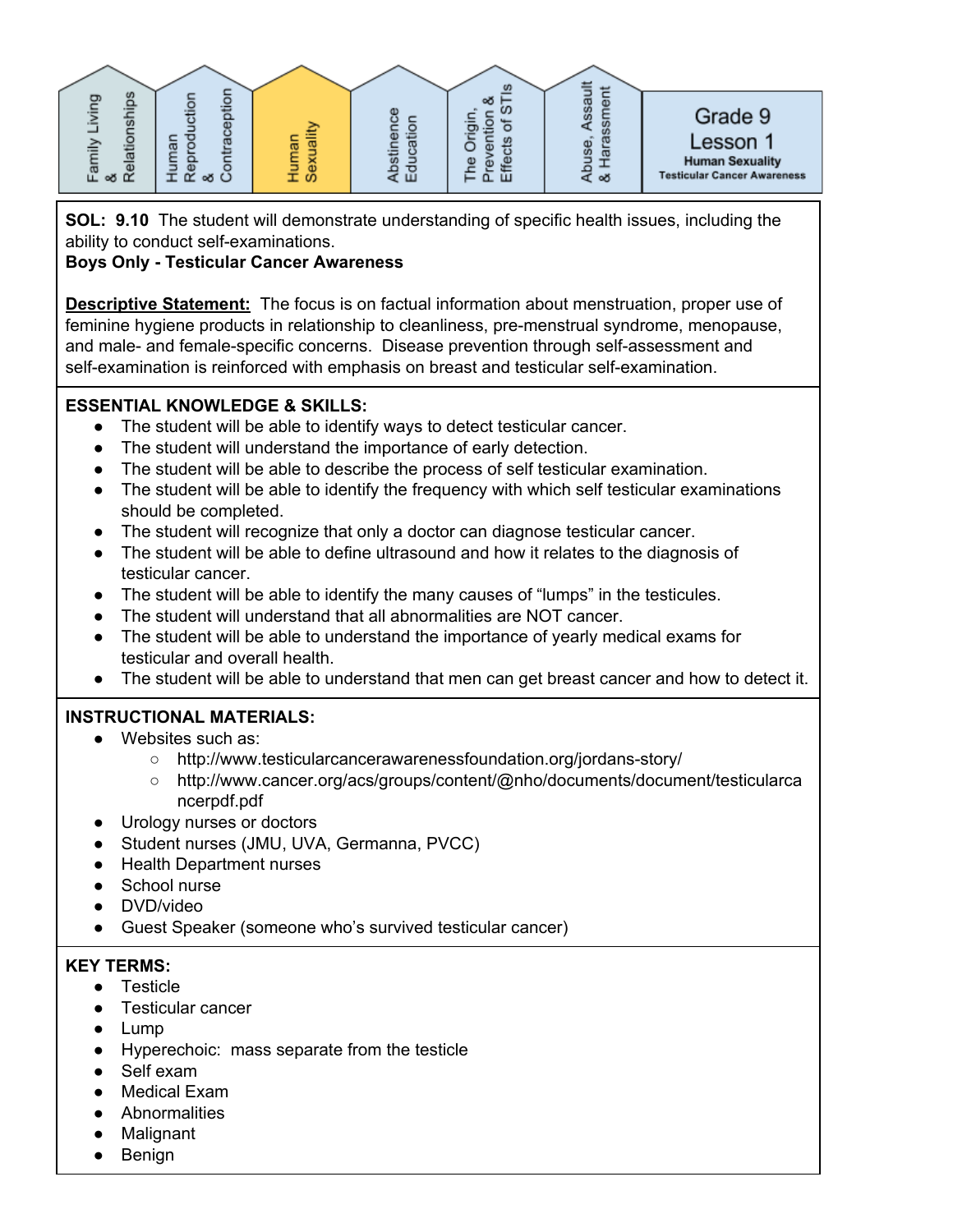- Epididymis
- Early detection
- Reproductive health
- Urologist
- Yearly Exam
- Ultrasound
- Basic testicular cancer facts (from the website http://tcrc.acor.org/tcprimer.html)
	- Testicular cancer is the most common cancer in young men between the ages of 15 and 35 years old - but it can strike any male, any time.
	- Testicular cancer is almost always curable if it is found early.
	- Most testicular cancers are found by men themselves, either as a painless lump, a hardening or change in the size of the testicle, or pain in the testicle.
	- Children born with an undescended testicle have an increased risk of getting testicular cancer regardless of whether surgery is done to correct the problem. However, the surgery should still be done to preserve fertility.

#### **ASSESSMENT OPPORTUNITIES:**

● Practice self exams on plastic / model testicles

#### **PARENT/STUDENT ACTIVITY:**

● Discuss information to male parent or guardian and make an agreement to remind each other to do self examinations.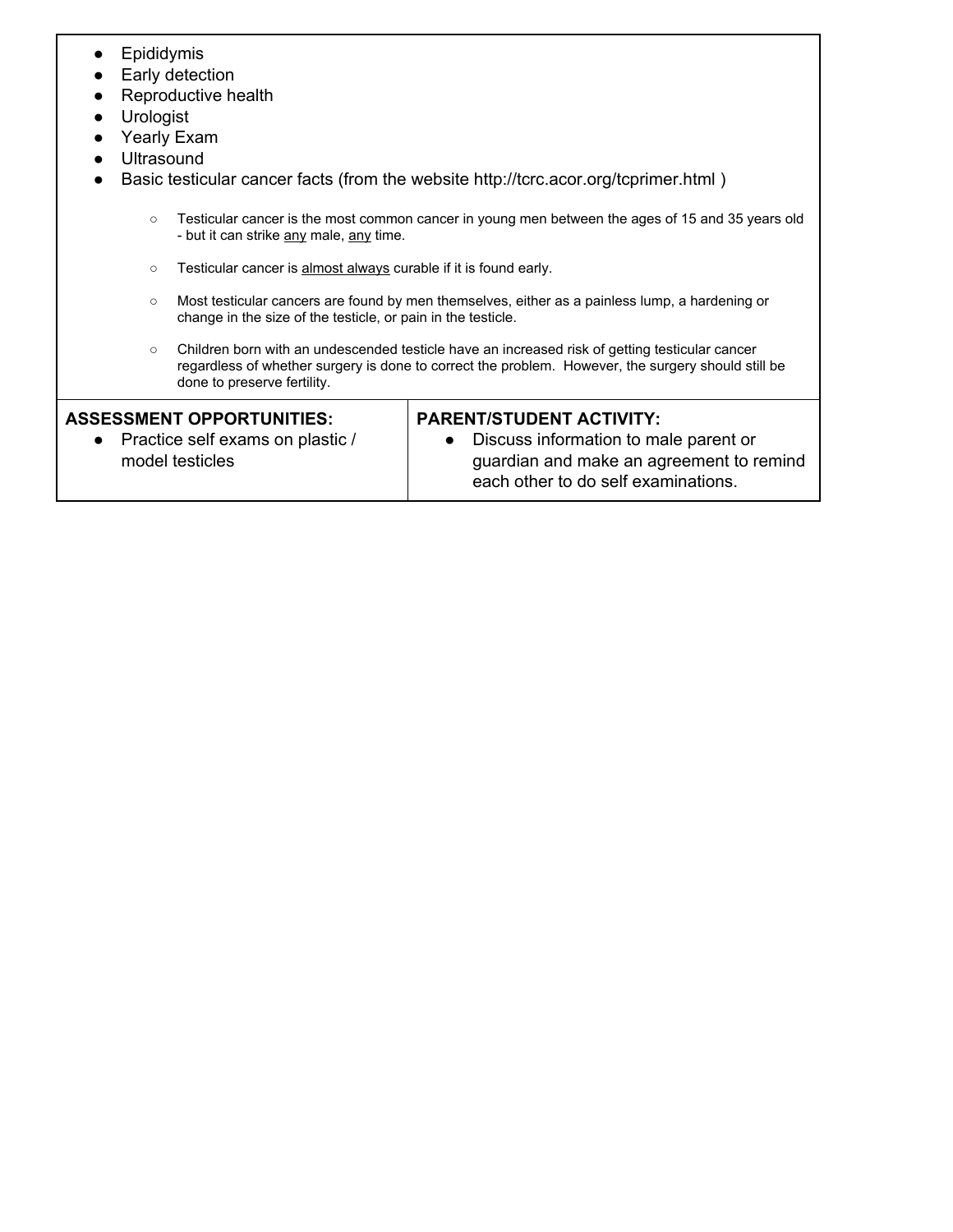

**SOL 10.7:** The student will explain the factors to be considered in preparing for dating and marriage.

**Descriptive Statement:** Septs involved in relationships are identified, including friendships; dating (casual, double/group, single, blind, steady, and leading to marriage); and mate selection. Steps to developing positive, healthy relationships will also be discussed. INstruction should include identifying the characteristics of dating violence and abusive relationships.

#### **ESSENTIAL KNOWLEDGE & SKILLS:**

- The student will be able to identify the steps involved in the development of relationships from friendship to marriage.
- The student will be able to differentiate between various types of dating.
- The student will be able to identify the roadblocks to dating when it comes to "friends with benefits" or friends that engage in intimate behaviors without considering themselves as dating partners.
- The student will identify morals or values that they feel are important in a dating relationship and a marriage.
- The student will identify important characteristics of a marriage partner.

#### **INSTRUCTIONAL MATERIALS:**

#### *● Teacher Information:*

- $\circ$  "Friends with benefits": having a friend with whom there are physical relationship type intimacies (kissing, oral sex, petting, intercourse). However, there is no expectation of a dating relationship.
- $\circ$  This should be strongly discouraged if it comes up in class discussion and the cons of this activity should be emphasized.
- Keep advised of new types of dating relationships.

#### **KEY TERMS:**

- Type of dating:
	- Casual random dating without making commitments
	- Double two couples going on a date together
	- Group a group of girls and a group of boys "hanging out" together, they generally do not pair up (group dating is recommended at young adolescent ages to begin dating)
	- Single a couple
	- $\circ$  Blind two people that have not met before the date (usually set up by others).
	- Steady a couple that is committed to each other and does not date outside the relationship (token exchange may occur at this stage of dating ex. Class rings, car keys, jewelry)
	- Engagement committed relationship with plans to marry

#### **ASSESSMENT OPPORTUNITIES:**

#### Timeline the progression of dating with age groups.

#### **PARENT/STUDENT ACTIVITY:**

● Discuss acceptable dating practices and rules for your family.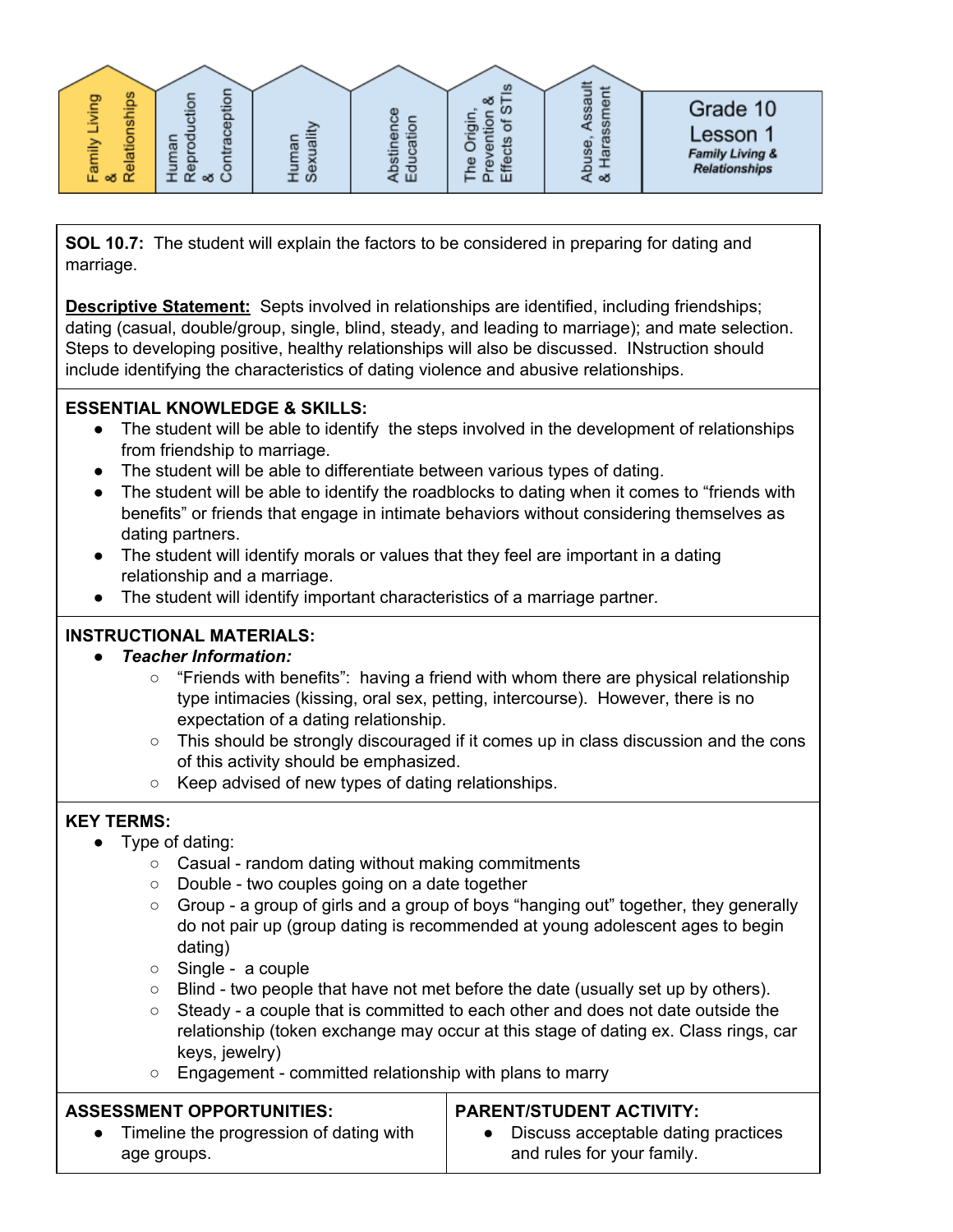● Ask students to discuss what activities are "safe for dating" now, that could become "unsafe" in the future?

|                                                |                         |                             |                               | <b>SD</b>             |                                                                  |                                                                            |
|------------------------------------------------|-------------------------|-----------------------------|-------------------------------|-----------------------|------------------------------------------------------------------|----------------------------------------------------------------------------|
| sqir<br>င္ဘာ<br>ğ<br>elation<br>$\alpha$<br>οX | ത<br>œ<br>$\circ$<br>οŏ | ā<br>ᡕᢐ<br>ದ<br>≒<br>◠<br>Φ | $\frac{1}{5}$<br>$\mathbf{H}$ | œ<br>Φ<br>Œ<br>Φ<br>ш | ᅙ<br>$\bar{\mathfrak{a}}$<br>SS<br>U.<br>ise<br>ω<br>$rac{1}{6}$ | Grade 10<br>Lesson 2<br><b>Family Living &amp;</b><br><b>Relationships</b> |

| SOL 10.8: The student will examine factors to be considered in life-goal planning. |  |
|------------------------------------------------------------------------------------|--|
|------------------------------------------------------------------------------------|--|

**Descriptive Statement:** Discussion includes lifelong career goals in relation to economics and continuing education, considering the possibilities of marriage and preparing for a family, and/or career development plans. Family planning, including methods of contraception, is reviewed.

#### **ESSENTIAL KNOWLEDGE & SKILLS:**

- The student will identify or discuss lifelong career goals.
- The student will relate career goals to their economic / educational and possible family development.
- The student will be able to identify how current dating choices could alter their current life goals / plans.
- The student will identify roadblocks to their life-goal plans.

#### **INSTRUCTIONAL MATERIALS:**

- Guest speakers (career counselors)
- Group discussion
- School Counselor
- Guest speaker (graduate dealing with unplanned family; graduate following career plan)

#### **KEY TERMS:**

- Economics
- Educational opportunities
- Careers
- Planning for a family
- Methods of contraception

**ASSESSMENT OPPORTUNITIES:**

- Abstinence
- 5 year life plan

#### **PARENT/STUDENT ACTIVITY:**

- Discuss long term goals with parents.
- Have student develop a 5 and 10 year timeline of their desired future, including education, career, marriage, family.

● Group/class discussion; participation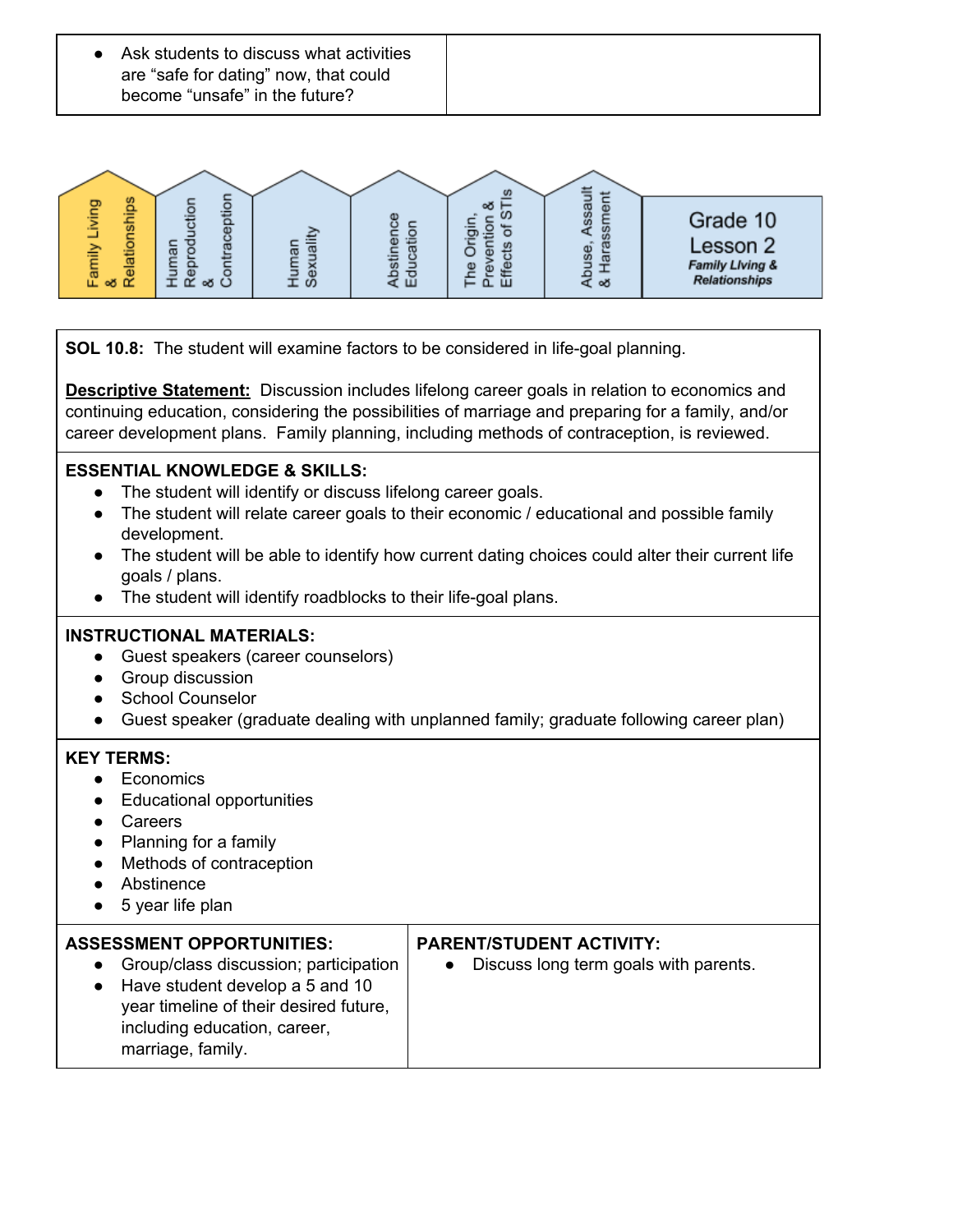

**SOL 10.14:** The student will analyze the skills and attitudes needed to become a competent parent.

**Descriptive Statement:** Attitudes toward parenting styles are examined. Instruction also includes various parenting strategies described by authorities. Students have opportunities to identify parenting skills they wish to develop. Students will understand the importance of the parenting responsibilities of both the mother and father. Students will understand the benefits, challenges, responsibilities, and value of marriage in parenting. The student will be able to identify community and familial support systems that are available to parents. Students will understand the positive and negative effects of parenthood on mental health.

#### **ESSENTIAL KNOWLEDGE & SKILLS:**

- The student will be able to examine different parenting skills and strategies.
- The student will examine the "family unit" and how parenting responsibilities are shared.
- The student will be able to list skill or qualities a good parent should possess.

#### **INSTRUCTIONAL MATERIALS:**

- Guest speakers Daycare Provider; Day care licensing board
- DVD/ Media / Videos
- Group Discussion

#### **KEY TERMS**:

- Parenting
- Competent parenting skills
- Family Unit
- Mother / Father
- Grandparent
- Single parent
- Step parent
- Patience
- Routine / Schedule

#### **ASSESSMENT OPPORTUNITIES:**

● Class participation

#### **PARENT/STUDENT ACTIVITY:**

- Discuss good and poor parenting they have observed.
- Discuss ways to deal with challenging situations as a parent.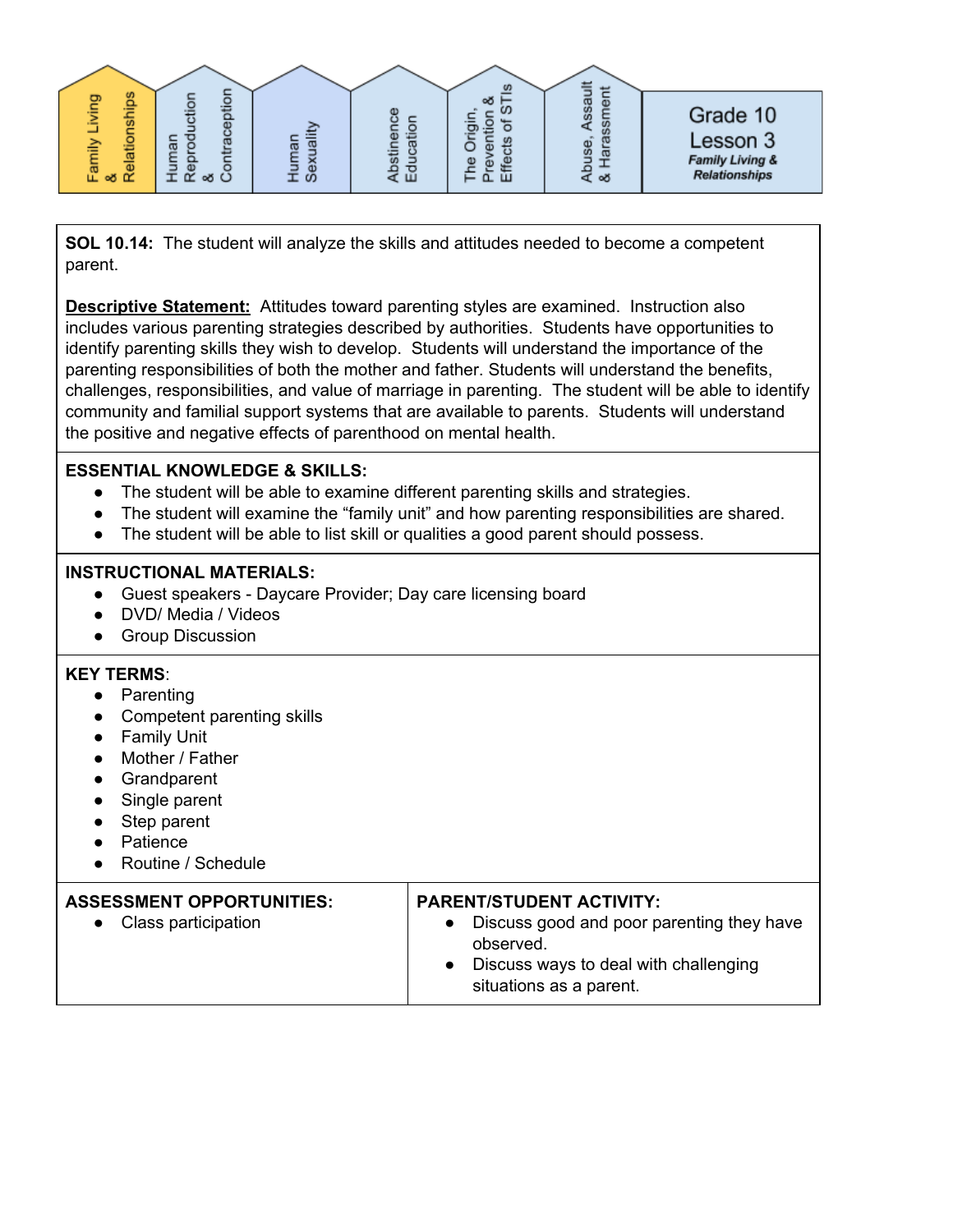

**SOL 10.15:** The student will describe adjustments to be made after the birth of a child.

**Descriptive Statement:** The newborn child as a source of joy and love is emphasized; however, the impact on the family of caring for a newborn infant is examined, including the effects on income, educational plans, leisure time, time available for sleep, and interpersonal relationships.

#### **ESSENTIAL KNOWLEDGE & SKILLS:**

- The student will acknowledge the joy and love of a newborn child and this relationship in the family unit.
- The student will recognize the impact of a newborn on a family, to include: economics, education, sleep deprivation and interpersonal relationships.
- The student will be able to identify and discuss potential issues the mother of a newborn may face such as depression, anxiety, and exhaustion.

#### **INSTRUCTIONAL MATERIALS:**

- Guest speakers LCSW, family counselor
- Community resources local health department; day care providers
- Video / DVD

#### **KEY TERMS:**

- Sleep deprivation
- Income
- Educational Plans
- Leisure time
- Interpersonal relationships
- Newborn care
- Postpartum depression
- Schedule

#### **ASSESSMENT OPPORTUNITIES:**

- Class / group discussion
- "Flour" or "egg" babies
- Volunteer work with children

#### **PARENT/STUDENT ACTIVITY:**

- Discuss with parent the changes they experienced after having a baby.
- Discuss with parents things that they didn't expect, surprise they felt, after having a child.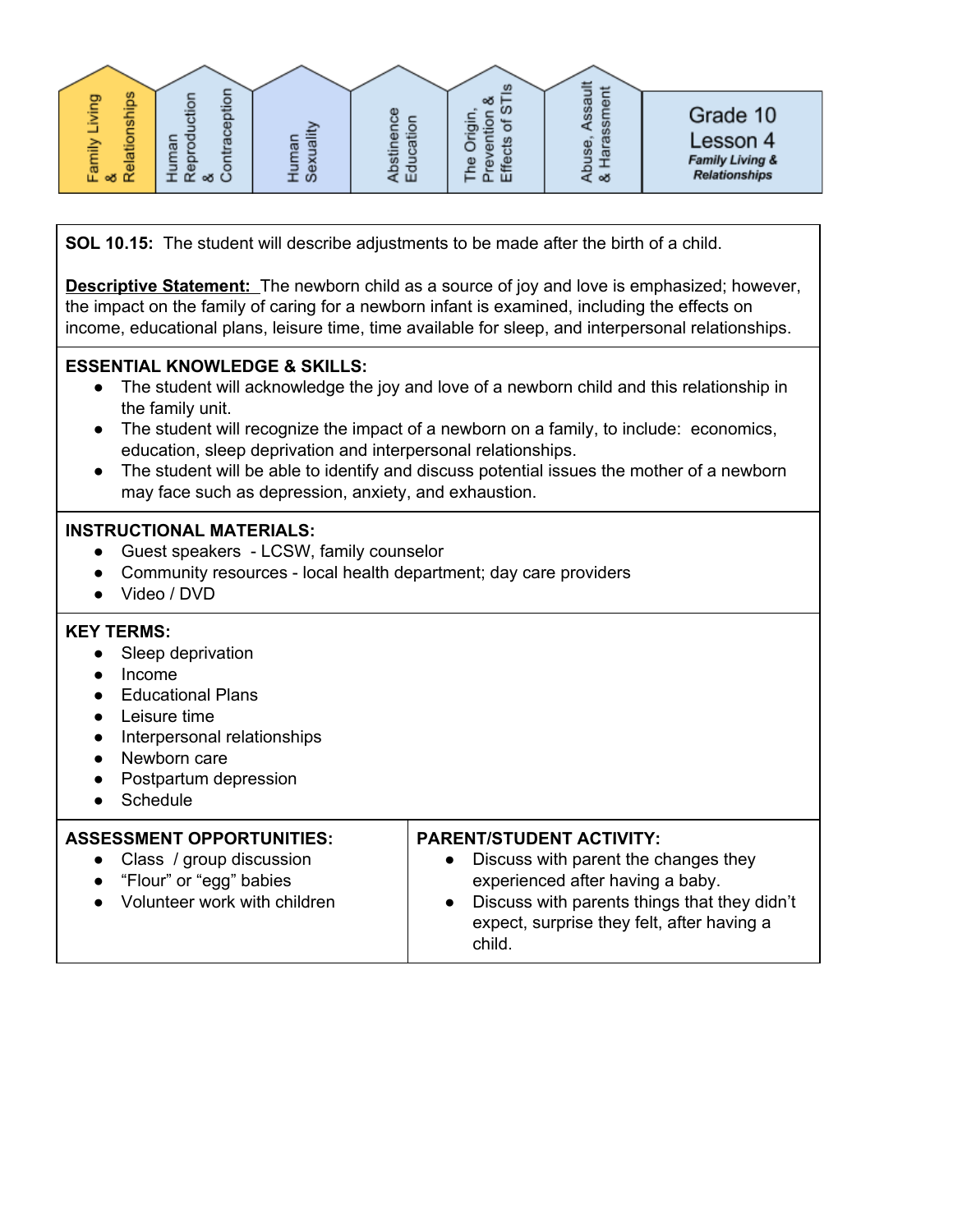

**SOL 10.8:** The student will examine factors to be considered in life-goal planning.

**Descriptive Statement:** Discussion includes lifelong career goals in relation to economics and continuing education, considering the possibilities of marriage and preparing for a family, and/or career development plans. Famiiy planning, including methods of contraception, is reviewed.

#### **ESSENTIAL KNOWLEDGE & SKILLS:**

- The student will understand that abstinence is the only quaranteed method of 100% effectiveness against pregnancy.
- The student will learn that barrier and hormonal methods are less than 100% effective against pregnancy.
- The student will be introduced to the different methods of contraception and their effectiveness of preventing pregnancy..
- The student will examine how an unplanned pregnancy could affect their lifelong goals to include, education, career, and family.
- The student will compare and contrast the choices of keeping a baby or giving a baby up for adoption for both the mother and father if a teenager becomes pregnant before marriage.

#### **INSTRUCTIONAL MATERIALS:**

- Discussion
- Career counselor
- Guest speaker (local health department)
- Charts
- **Posters**
- Powerpoint

- Contraceptive types:
	- Abstinence
	- Barrier Methods
		- Male and female condoms
		- Spermicides (foam)
		- Diaphragm
		- Cervical cap
	- Hormonal Methods
		- The Pill
		- Injections (Depo Provera)
		- Patch
		- Ring
		- Implant (Nexplanon)
	- Natural (very risky)
		- Rhythm
		- **Withdrawal**
	- Surgical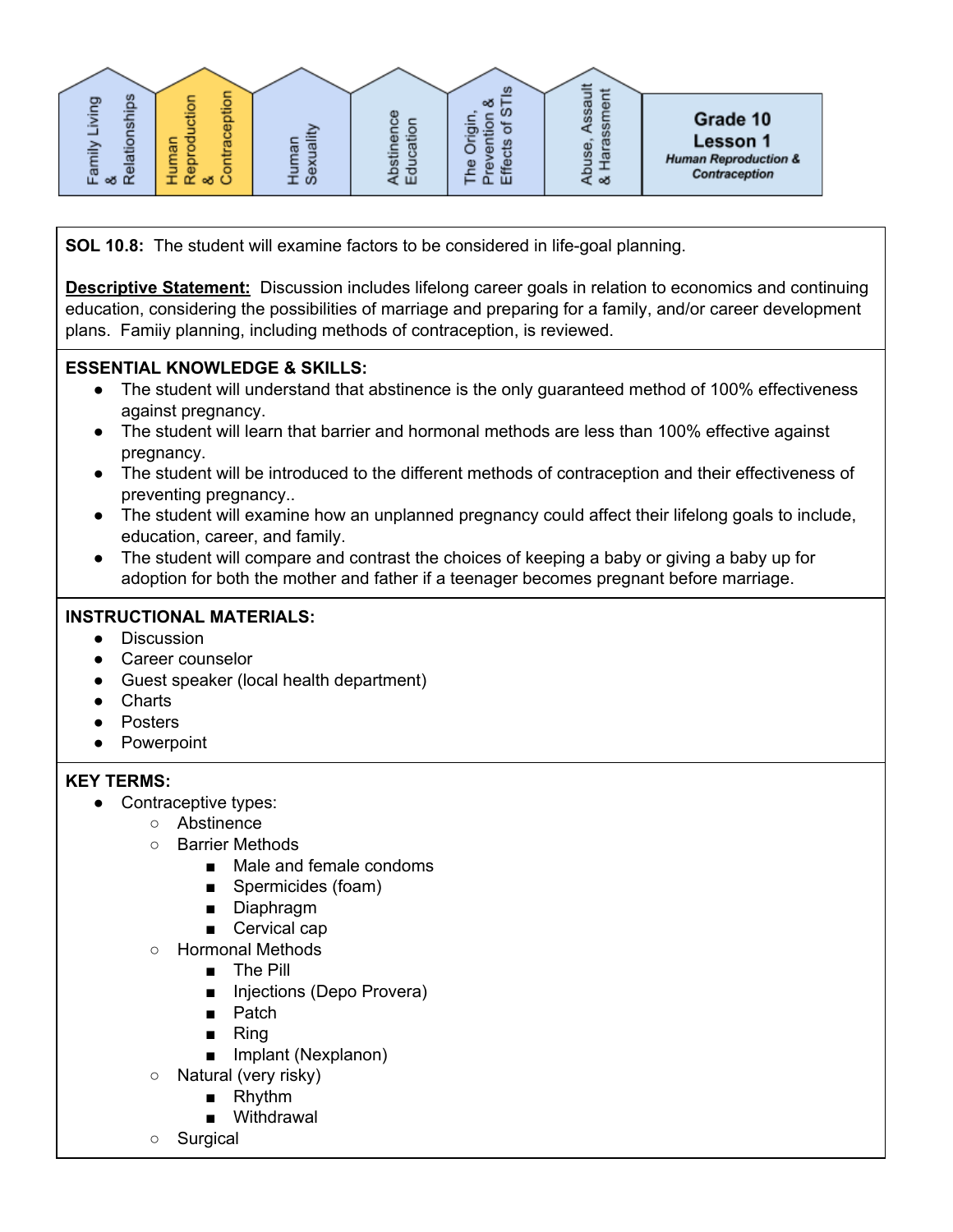- Vasectomy
- Tubal Ligation
- Effectiveness for pregnancy prevention

#### **ASSESSMENT OPPORTUNITIES:**

- Written Assessment
- Group activity to identify causes of diseases
- Matching activity to recall effectiveness of contraceptives.
- "Contraception Bingo" a bingo game to recall the types and specifics of many contraceptives.

#### **PARENT/STUDENT ACTIVITY:**

- The student and parent will discuss issues related to teen pregnancy / STD infection and their life goals.
	- Physical health
	- Medical needs
	- Economic consequences
	- Legal responsibilities
	- Nutrition
	- Educational goals
	- Social implications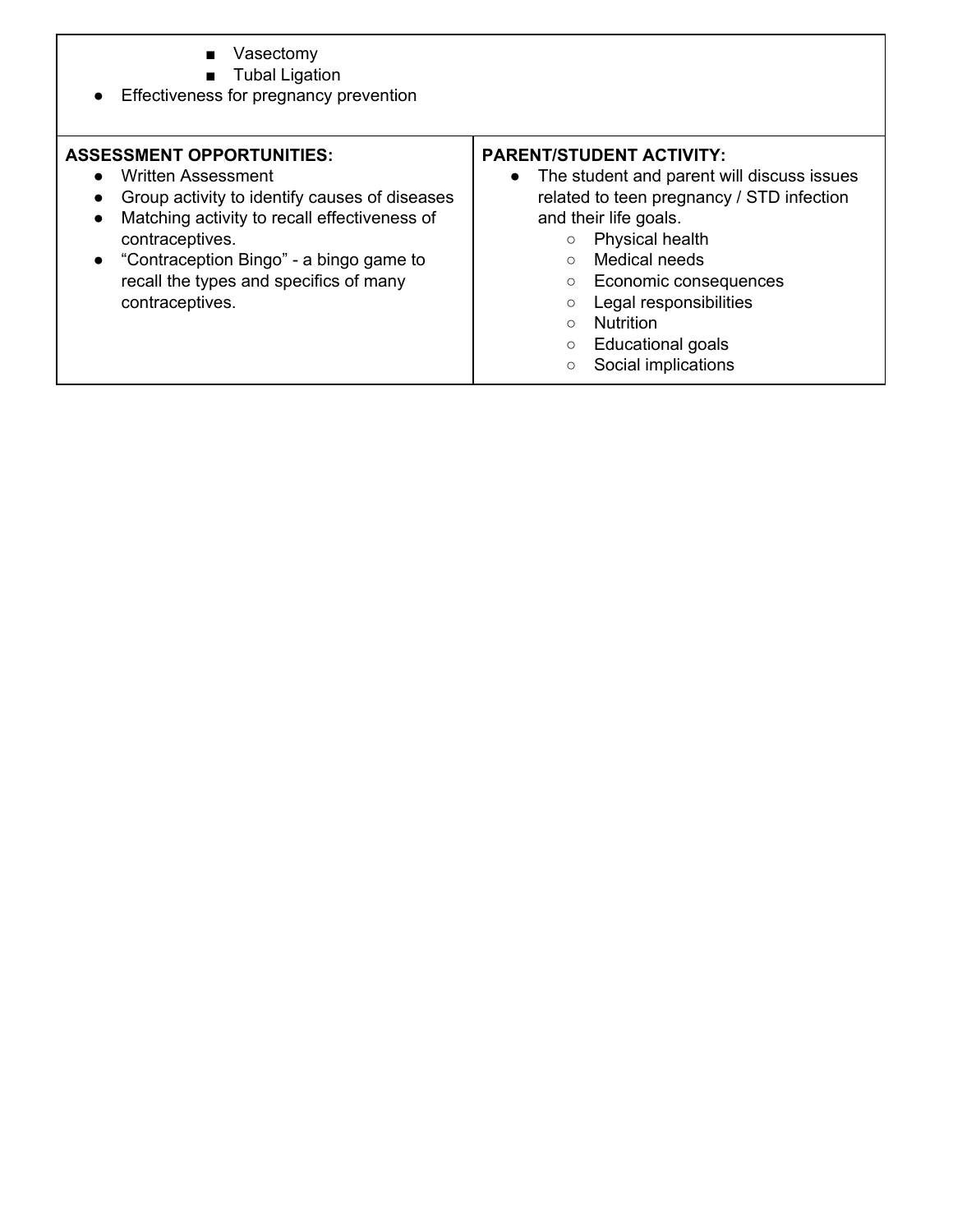

**SOL 10.9:** The student will describe the signs and symptoms of pregnancy. **Descriptive Statement:** Instruction involves physical and psychological changes and the need for early detection of pregnancy through medical testing to ensure a healthy and successful pregnancy. Community resources for testing and/or further information are identified.

**SOL 10.10:** The student will analyze the factors associated with a healthy pregnancy. **Descriptive Statement:** Content focuses on causes of low birth weight such as smoking, poor nutrition, and use and abuse of alcohol and other drugs, as well as the effects of sexually transmitted infections, including HIV. Other consequences of good and poor health habits, including the importance of quality prenatal care, are stressed.

**SOL 10.11:** The student will explain the importance of supportive roles of the mother and father through pregnancy and birth.

**Descriptive Statement:** Topics for discussion include the responsibilities of each parent in relation to proper prenatal care; the effects of heredity; possible abnormal outcomes such as miscarriage, birth defects, stillbirth, and premature birth; and the stages of fetal development prior to birth.

#### **ESSENTIAL KNOWLEDGE & SKILLS:**

- The student will review signs and symptoms of pregnancy.
- The student will be able to list ways pregnancy is diagnosed.
- The student will be able to explain the length of pregnancy and describe milestones of each trimester.
- The student will be aware of consequences of risky behaviors during pregnancy.
- The student will explain the importance of supportive roles of the mother and father through pregnancy and birth.
- The student will explain the importance of prenatal care and what that entails.

#### **INSTRUCTIONAL MATERIALS:**

- Discussion
- Videos / DVD
- Guest Speakers; (health department nurses, delivery nurses, midwives)
- School nurse

- Cessation of menstrual cycle
- Nausea (morning sickness)
- Fatigue
- Sensitivity in breasts
- Weight gain (changes in appetite)
- Mood swings
- Cravings
- Skin changes
- Frequent urination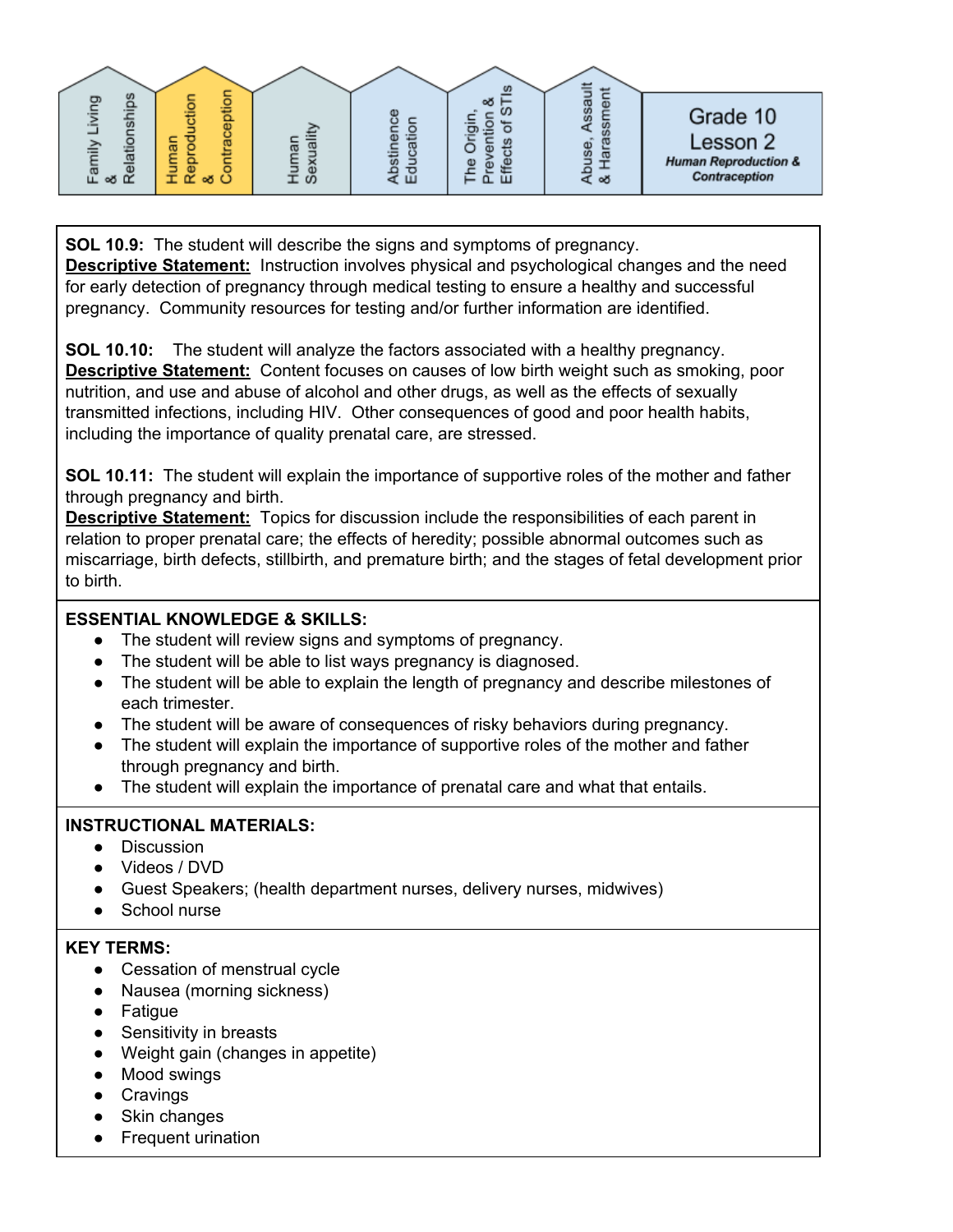- Issues with a healthy pregnancy and healthy baby
	- Low birth weight due to smoking
	- FAS due to alcohol (Fetal alcohol syndrome)
	- Birth defects and addicted babies due to drug use
	- AIDS and other STI's due to sexual activity
	- Low birth weight due to poor nutrition as a teen mother
	- Abnormal Pregnancy / Maternal Issues
		- Pre-eclampsia
		- Gestational diabetes
		- Other pregnancy complications
	- Proper prenatal care
	- Effects of heredity
	- Possible abnormal outcomes
	- Effects of heredity
	- Possible abnormal outcomes
	- Miscarriage
	- Birth defects
	- Stillbirths
	- Premature birth
	- Stages of development prior to birth

| <b>ASSESSMENT OPPORTUNITIES:</b><br>Role playing on "Risky Behaviors"<br>$\bullet$<br>Discussion: "Consequences of<br>$\bullet$<br>Risky Behaviors and why it is<br>important for mother and father to<br>be supportive"<br>Written test on knowledge learned<br>$\bullet$ | <b>PARENT/STUDENT ACTIVITY:</b><br>$\bullet$ |
|----------------------------------------------------------------------------------------------------------------------------------------------------------------------------------------------------------------------------------------------------------------------------|----------------------------------------------|
|                                                                                                                                                                                                                                                                            |                                              |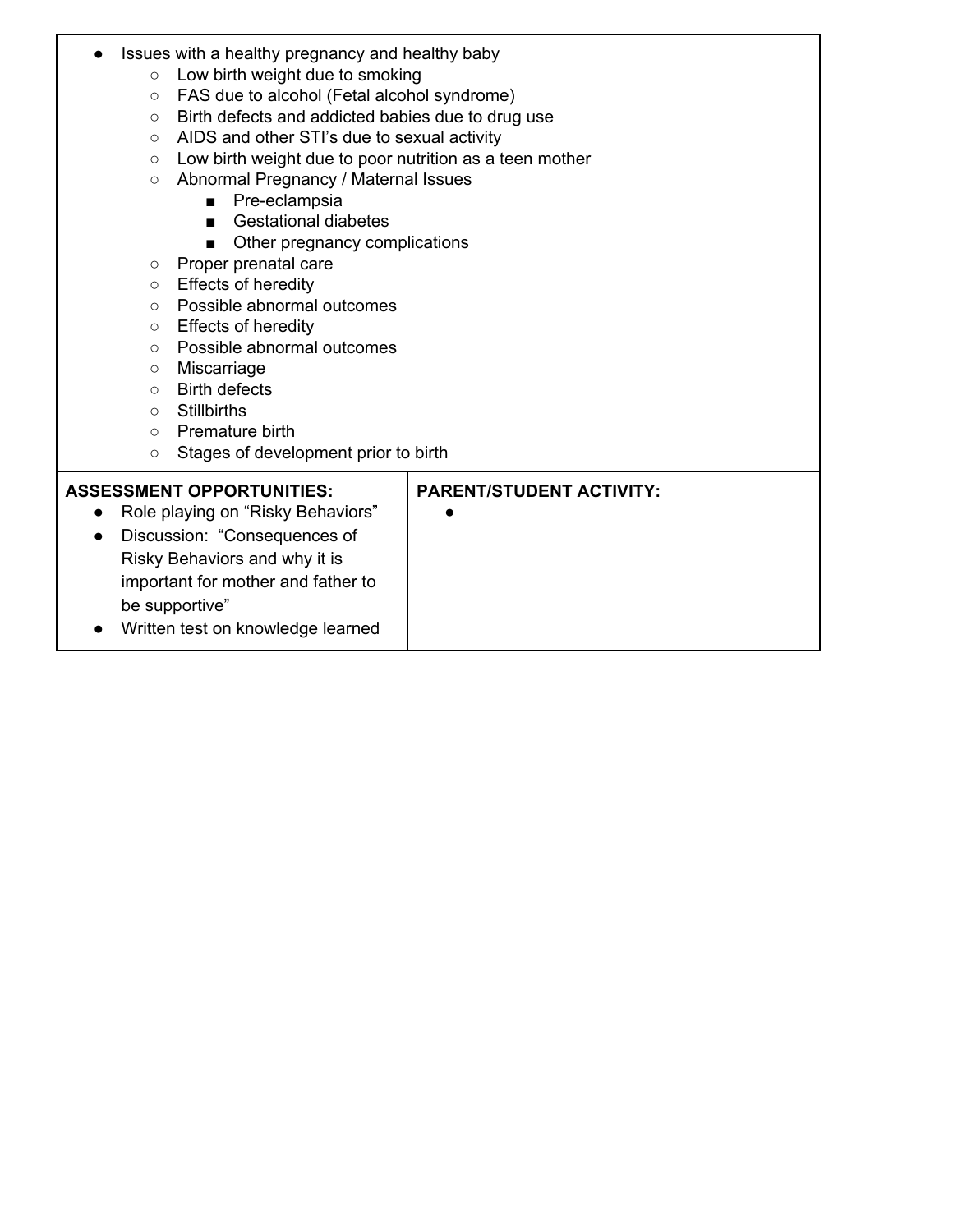

**SOL 10.12:** The student will describe available birthing options. **Descriptive Statement:** Prepared materials on childbirth education are primary resources. Birthing alternatives are examined

**SOL 10.13:** The student will identify the stages of the birthing process.

**Descriptive Statement:** The stages of the birthing process include the onset of the process and the three stages of labor and delivery -- dilation, birth, and expulsion of placenta.

**SOL 10.16:** The student will compile a list of community agencies and resources available to assist individuals and families.

**Descriptive Statement:** Examples of community resources to be listed are mental health services, social services, religious organizations, private agencies, hotlines such as violence prevention, child abuse, sexual violence and suicide, day-care centers, nursing homes, and the department of health.

#### **ESSENTIAL KNOWLEDGE & SKILLS:**

- The student will be aware of birthing options: natural childbirth, hospital birth, home birth, use of medication, caesarean section, water birth, midwife, doula
- The student will identify the stages of the birthing process; First Stage (early labor and active labor), Second Stage (aka. Pushing stage), Third Stage
- The student will be able to recognize which community resources are important to a new mother and baby.
- The student will be make a list of several resources in and around his or her community.

#### **INSTRUCTIONAL MATERIALS:**

- Websites: <http://www.babycenter.com/stages-of-labor>
- Guest speaker: midwife, labor and delivery nurse
- Social worker
- DVD/video

- Natural Childbirth
- Cesarean section
- Methods of pain relief
	- Epidurals, spinal blocks, medications
- Birthing tubs
- Dilation
- Birth
- Expulsion of the placenta; after birth
- Labor
- Contraction
- Fetal position
- Health department
- Local / private physicians
- Pediatrician
- Community agencies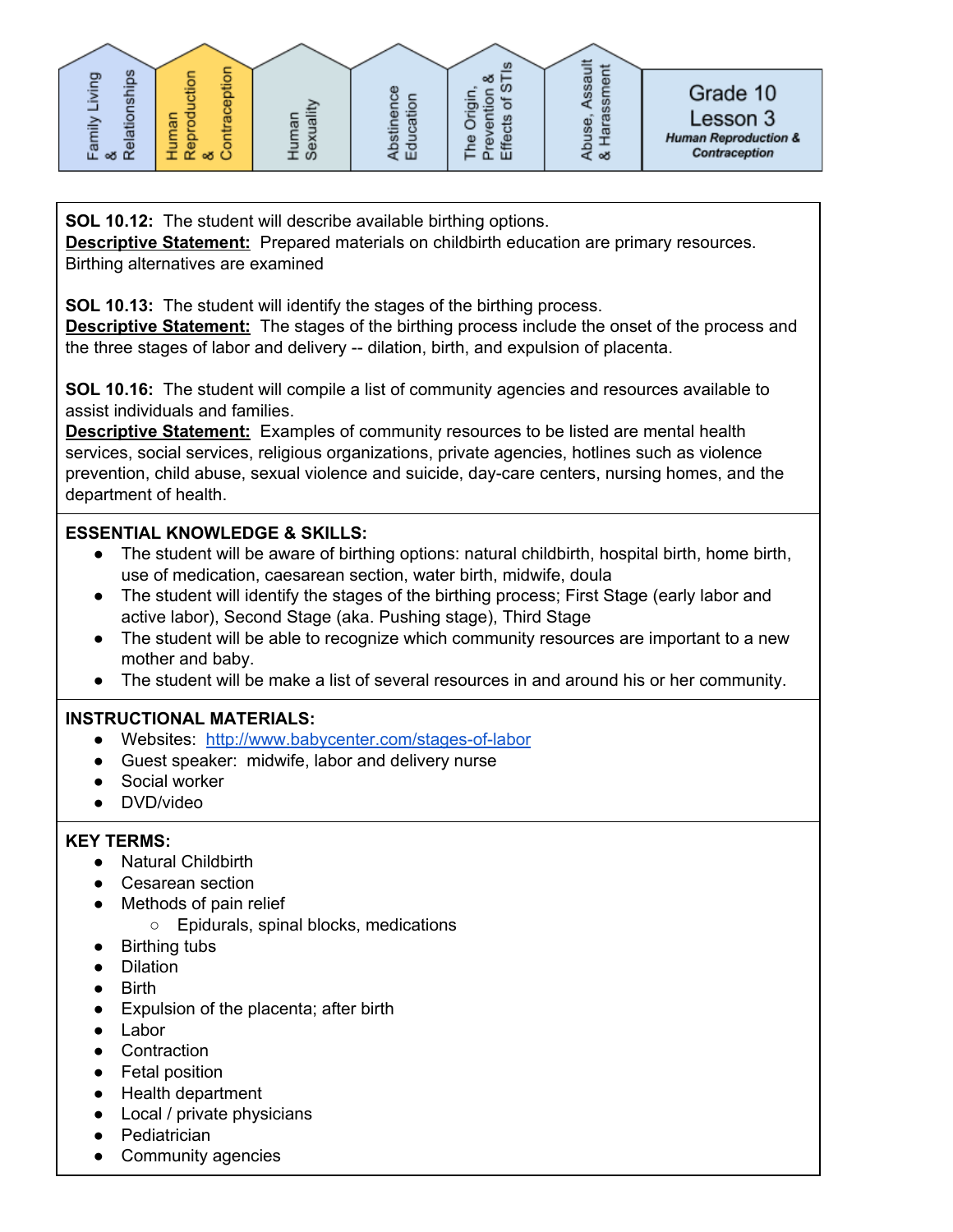- Social services
- Martha Jefferson Hospital / UVA Hospital
- Big Brothers, Big Sisters

#### **ASSESSMENT OPPORTUNITIES:**

● Notebook of organizations for families

#### **PARENT/STUDENT ACTIVITY:**

- Comparisons of past vs. present birthing methods.
- Discuss their own personal experiences regarding childbirth.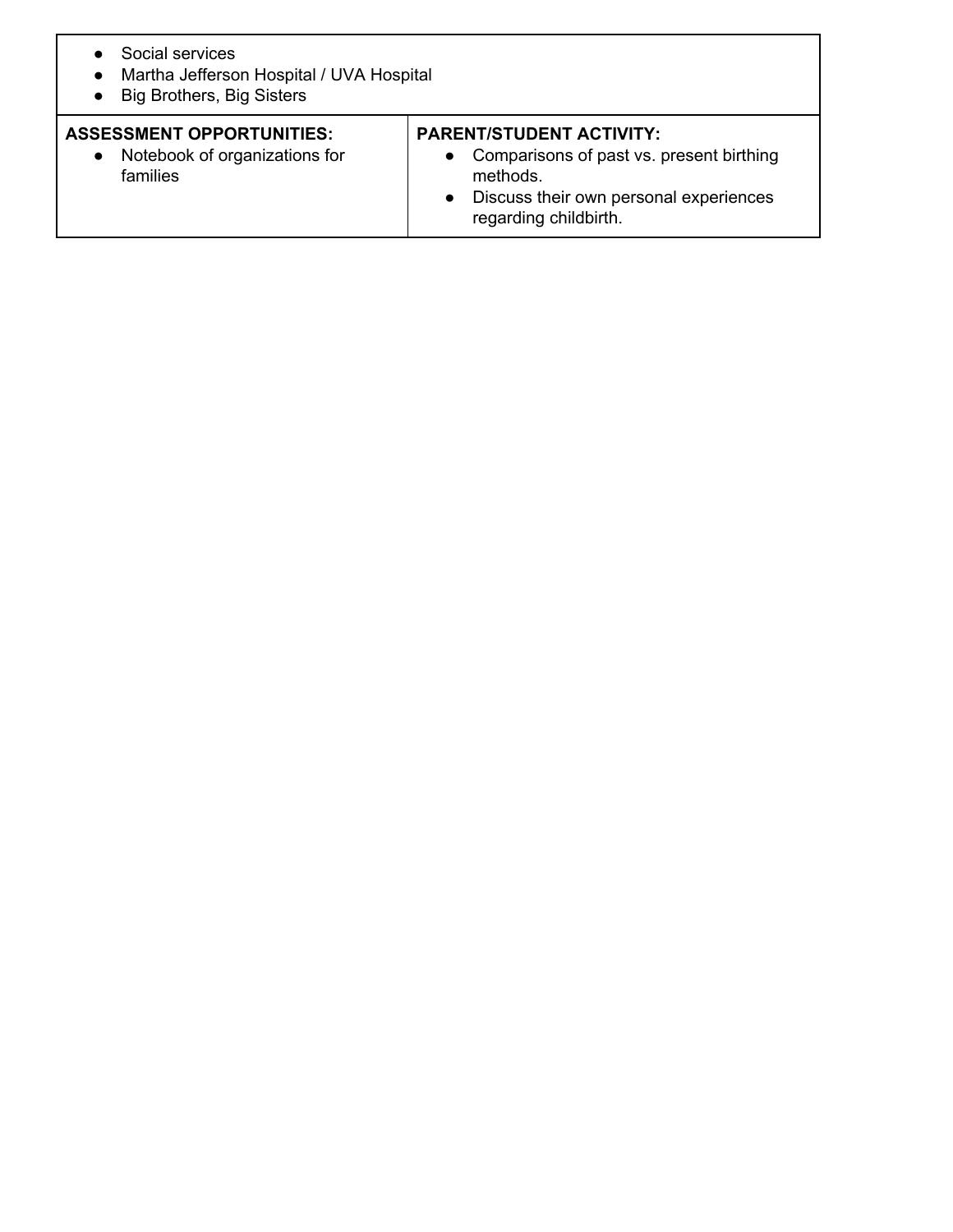

**SOL 10.5:** The student will recognize the benefits of abstaining from premarital sexual intercourse.

**Descriptive Statement:** Content focuses on the need to consider lifelong goals in relation to pressures from present sexual activity. Topics include readiness for parenthood, the consequences of unintended pregnancy, the effects of sexually transmitted infections, the impact on reputation, mental health and on present and future goals, the importance of adhering to family values, the need to complete educational plans, the burdens of financial responsibilities, and interference with future goals and job opportunities. The positive benefits of postponing sexual activity until marriage are emphasized. Students will identify personal, educational and career goals and the impact an unplanned pregnancy or sexually transmitted infection would have on these goals. In addition, abstinence continues to be emphasized as the only method that is 100 percent effective in preventing pregnancy.

#### **ESSENTIAL KNOWLEDGE & SKILLS:**

- The student will revisit long-term life goals and determine how sexual activity in the present would affect or change their goals.
- The student will list the positive benefits or postponing sexual activity until marriage.
- The student will understand that abstinence is the only method that in 100% effective in preventing pregnancy and other consequences of premarital sexual activity.
- The student will understand that if they have made poor choices in the past, then they can decide to be abstinent from this point on and remain so until marriage.

#### **INSTRUCTIONAL MATERIALS:**

- Guest Speaker (obstetrics nurse, former teen mom…)
- DVD/Video
- Pre written discussion questions
- Current statistics on teen pregnancies
- Cost of having a baby

- Personal goals
- Consequences of premarital sex
	- STI's
	- Reputation
	- Pregnancy
	- Inability to complete education
	- Financial responsibilities
	- Legal responsibilities
	- Emotional stress
	- Physical side effects to mom
	- Disruption of relationships (family, personal, peers)
- Positive benefits of postponing premarital sex
- Not ready for parenthood (mentally, emotionally, physically, socially, financially)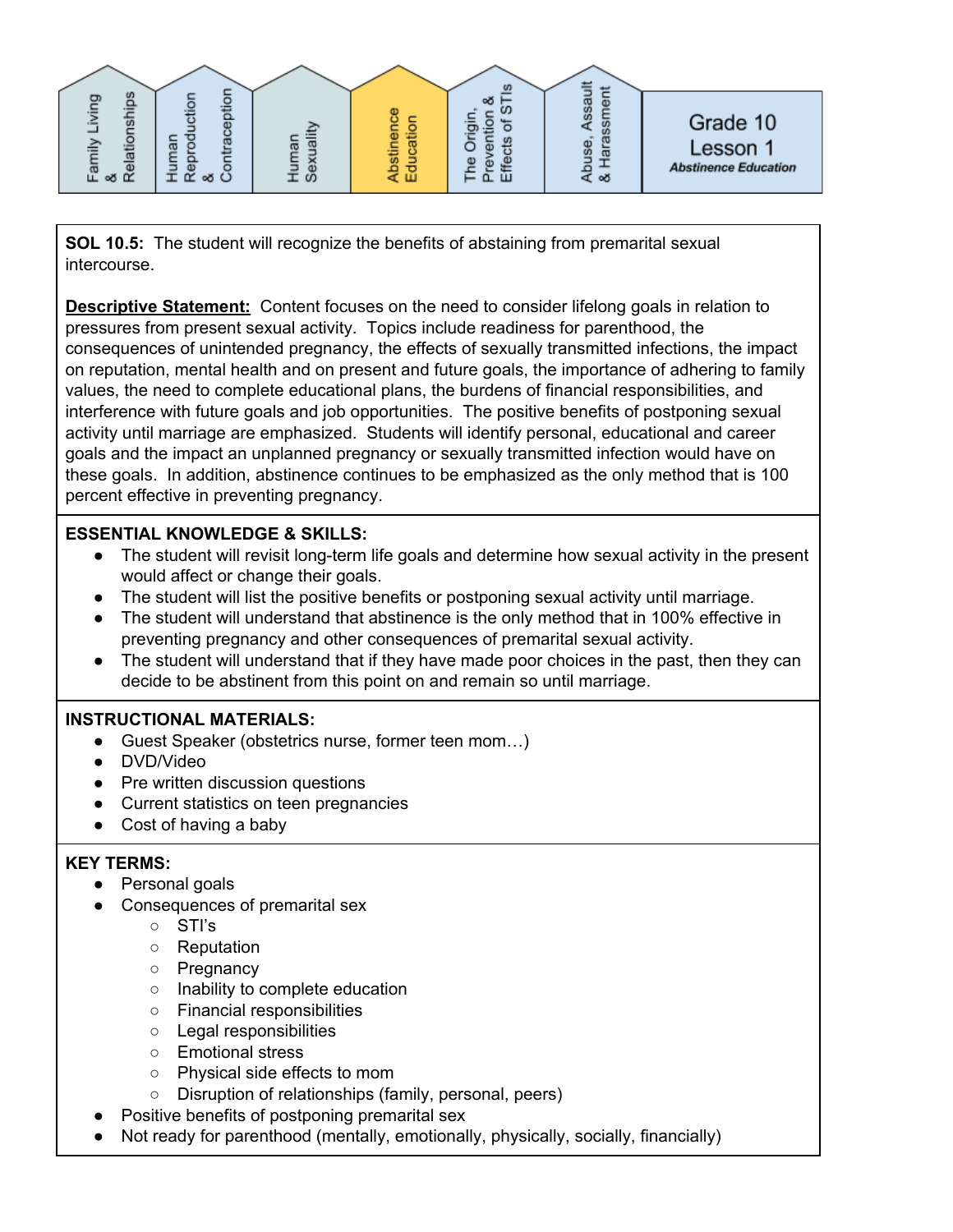● Abstinence - only 100% effective method in preventing consequences of premarital sex.

#### **ASSESSMENT OPPORTUNITIES:**

- In small groups, have students list positive benefits of postponing sexual activity until marriage.
- In small groups, have students list negative consequences of premarital sex.
- Group participation

#### **PARENT/STUDENT ACTIVITY:**

- Have parents share their long-term goals that they had when in middle or high school.
- Have student share their lifelong goals.
- Discuss the consequences of premarital sexual activity and how they could change the students lifelong goals.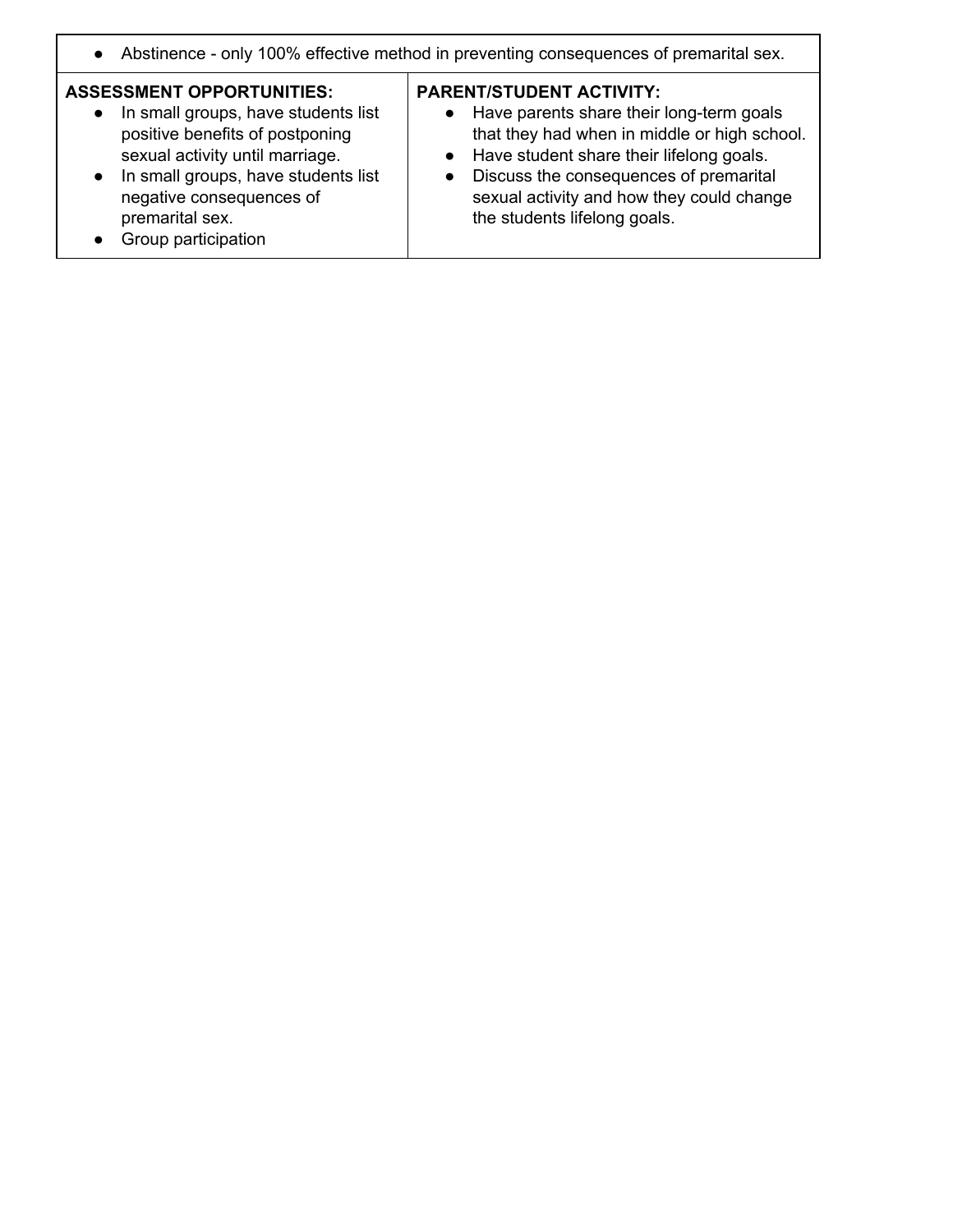

**SOL 10.6:** The student will recognize alternatives to premarital sexual activity for expressing feelings and affection.

**Descriptive Statement:** Students are guided toward communicating feelings and affection through talking; through expressing ideas, values, and goals; through social and recreational contacts and community service; and through positive body language, caring gestures and other positive mental health practices, rather than through premarital sexual activity.

#### **ESSENTIAL KNOWLEDGE & SKILLS:**

- The student will understand that communication is essential for healthy relationships.
- The student will list alternative behaviors that communicate feelings of affection in relationships rather than through premarital sexual activity.

#### **INSTRUCTIONAL MATERIALS:**

- Pamphlets (101 ways to show you love someone without having sex)
- Group Discussion
- Power points
- Posters
- Guest Speakers

- Methods of communication feelings of affection other than sexual activity:
	- Talking
	- Expressing ideas, values, goals for the future
	- Social involvement (recreational involvement and community service)
	- Positive body language
	- Caring gestures.

| <b>ASSESSMENT OPPORTUNITIES:</b>            | <b>PARENT/STUDENT ACTIVITY:</b>      |
|---------------------------------------------|--------------------------------------|
| <b>Discussion</b>                           | • Discuss values towards premarital  |
| • Project - Have students create a pamphlet | sexual activity. Have students share |
| that suggests other activities that can be  | the project (pamphlet) with parents  |
| done to show someone you care rather        | and ask parents for more suggestions |
| than sexual activity. (This can be done in  | on how to show affection other than  |
| groups or individually)                     | sexual activity.                     |
|                                             |                                      |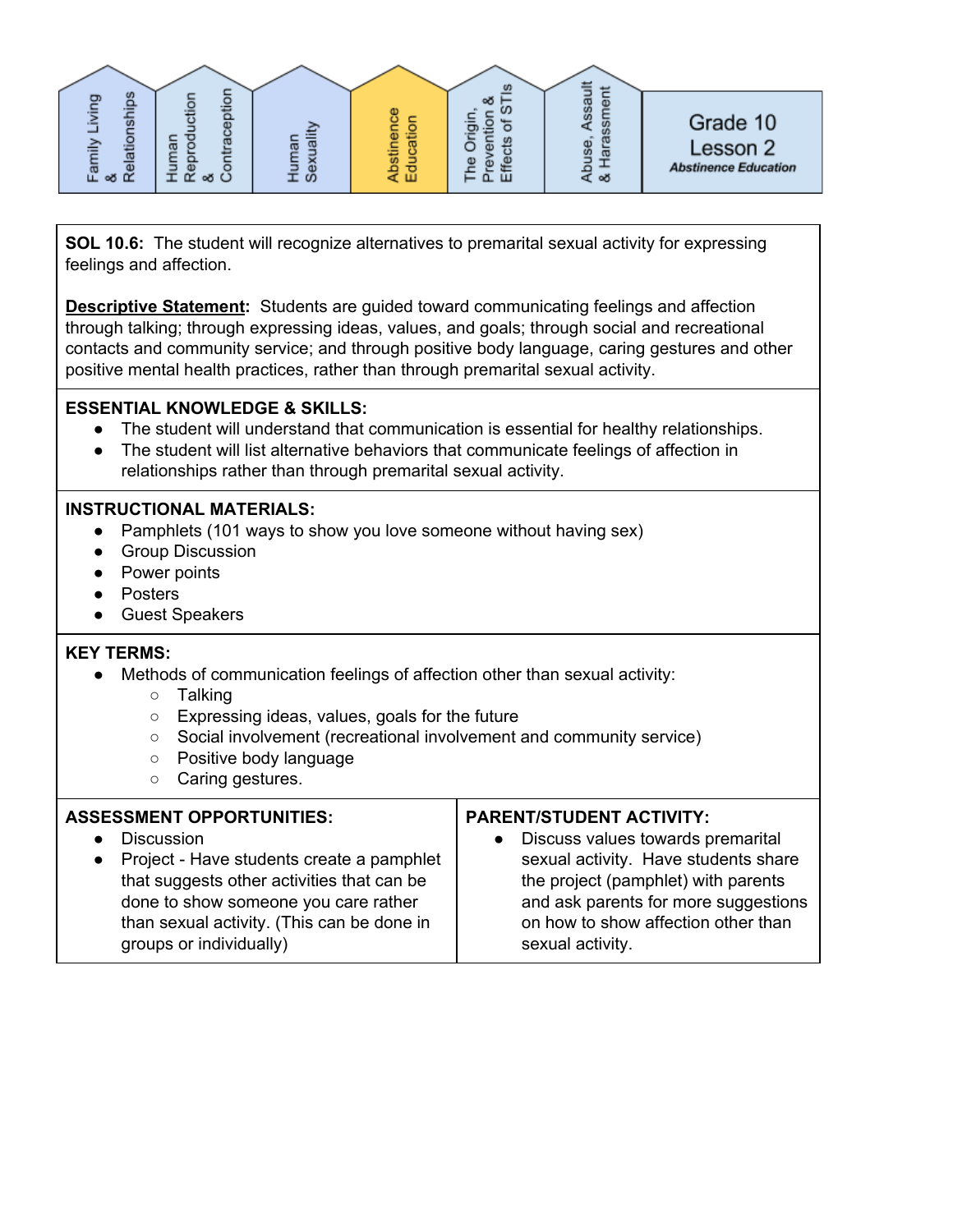

**SOL: 10.16** The student will compile a list of community agencies and resources available to assist individuals and families.

**Descriptive Statement:** Examples of community resources to be listed are mental health services, social services, religious organizations, private agencies, hotlines such as violence prevention, child abuse, sexual violence and suicide, day-care centers, nursing homes, and the department of health.

#### **ESSENTIAL KNOWLEDGE & SKILLS:**

- The student will be able to compile a list of community agencies that are available to assist individuals and families with various needs.
- The student will be able to identify resource to use for various situations within a family or within a relationship.

#### I**NSTRUCTIONAL MATERIALS:**

- Community Agencies (to be determined)
- Family/relationship needs
- SARA
- Health Department
- Local private physicians

#### **KEY TERMS:**

• Community agencies

| • Create "business card" sized<br>resource of agencies that teens may<br>need to be readily available (teen<br>hotline list) | <b>ASSESSMENT OPPORTUNITIES:</b><br>Develop a notebook of agencies<br>$\bullet$<br>related to a specific topic | <b>PARENT/STUDENT ACTIVITY:</b> |
|------------------------------------------------------------------------------------------------------------------------------|----------------------------------------------------------------------------------------------------------------|---------------------------------|
|------------------------------------------------------------------------------------------------------------------------------|----------------------------------------------------------------------------------------------------------------|---------------------------------|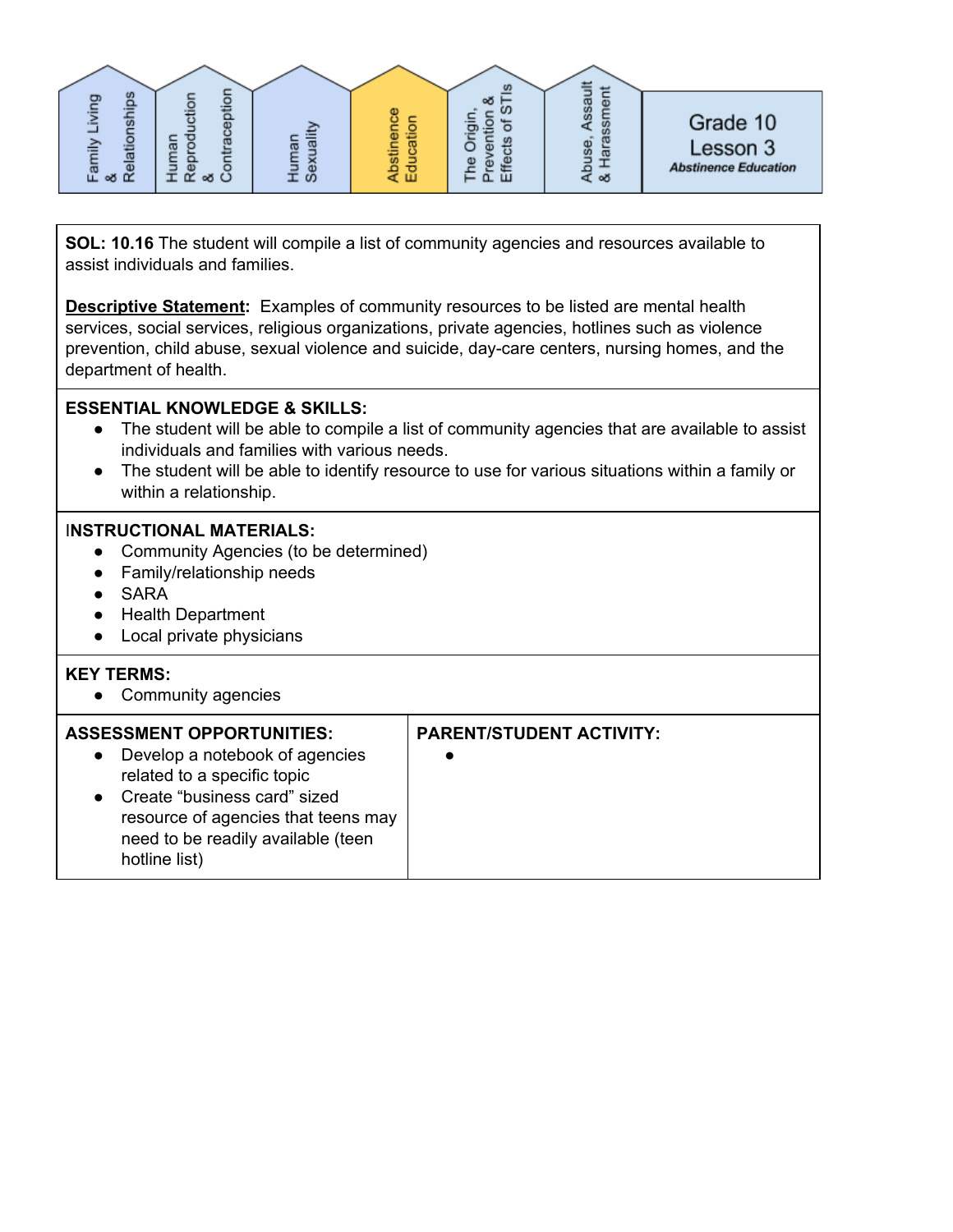

**SOL 10.8:** The student will examine factors to be considered in life-goal planning. **Descriptive Statement:** Discussion includes lifelong career goals in relation to economics and continuing education, considering the possibilities of marriage and preparing for a family, and/or career development plans. Famiiy planning, including methods of contraception, is reviewed.

**SOL 10.10** The student will analyze the factors associated with a healthy pregnancy.

**Descriptive Statement:** Content focuses on causes of low birth weight such as smoking poor nutrition, and use and abuse of alcohol and other drugs, as well as the effects of sexually transmitted infections, including HIV. Other consequences of good and poor health habits, including the importance of quality prenatal care, are stressed.

#### **ESSENTIAL KNOWLEDGE & SKILLS:**

- The student will understand that abstinence is the only quaranteed method of 100% effectiveness against STI's
- The student will learn that barrier and hormonal methods are less than 100% effective against the prevention of STI's.
- The student will be able to recall common STI's.
- The student will be able to identify types of STI's (viral, bacterial, parasitic).
- The student will be able to identify which STI's are curable and which are only treatable.
- The student will be introduced to the different methods of contraception and their effectiveness of preventing disease.
- The student will understand how HIV is spread, how it's prevented and the lifelong effects it can have for the HIV patient and their family.
- The student will be aware of the rates of STD's in the state of Virginia, which are on the rise, which are under control, which are reportable...
- The student will examine how contracting an STI could affect their lifelong goals to include education, career, and family.

#### **INSTRUCTIONAL MATERIALS:**

- Discussion
- Career counselor
- Guest Speaker (local health department)
- Charts
- Posters
- Powerpoints
- HIV nurse/community resource

- Effectiveness for STI prevention
- Websites:
	- [http://www.relationshipsunderconstruction.com/wp-content/uploads/file/STDChart\\_101221.pdf](http://www.relationshipsunderconstruction.com/wp-content/uploads/file/STDChart_101221.pdf)
	- <http://www.sexualityandu.ca/stis-stds/types-of-stis-stds>
- Types:
	- Viral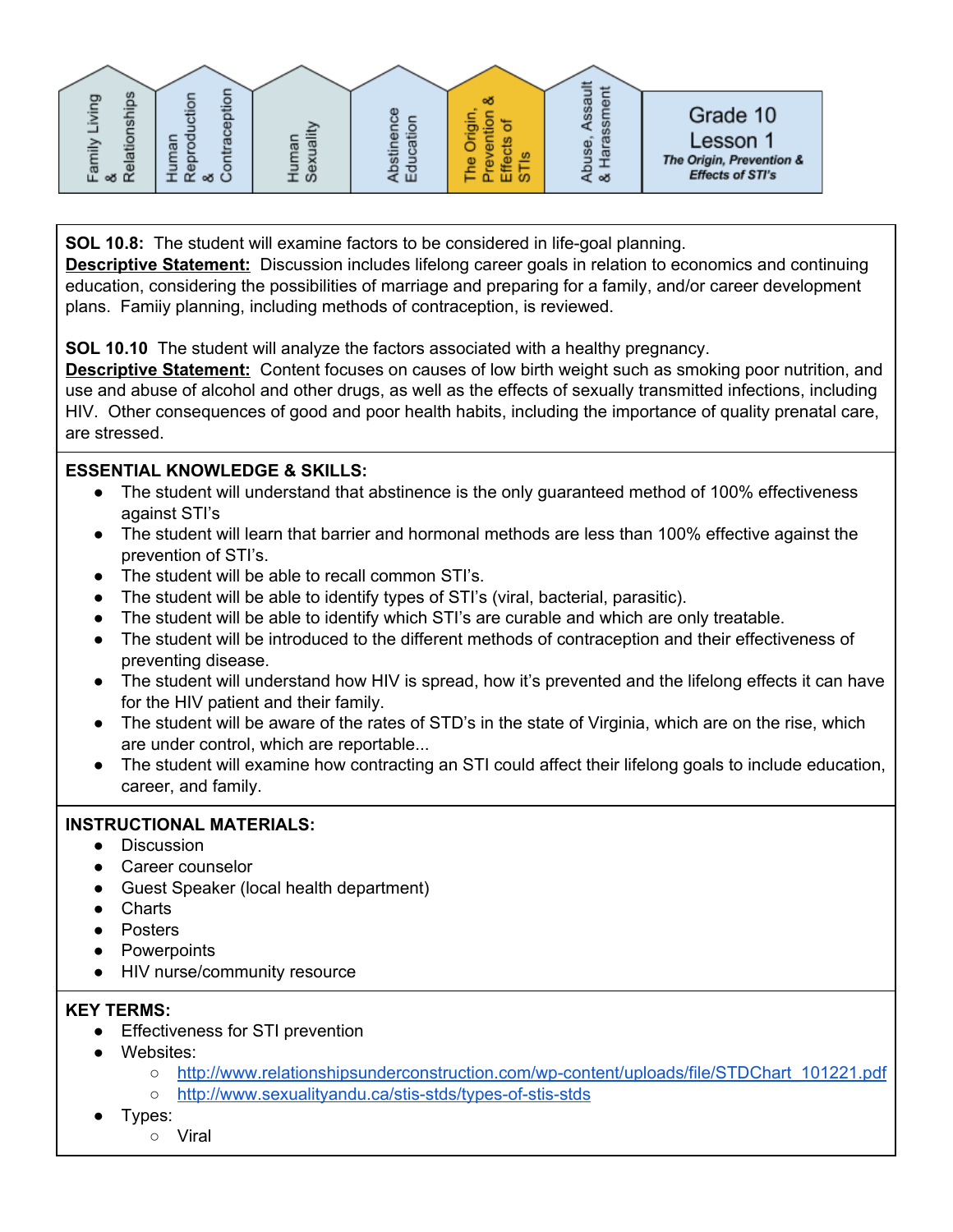| Human Papilloma Virus (HPV)<br><b>Genital Herpes</b><br><b>Hepatitis B Virus</b><br>Human Immunodeficiency Virus (HIV)<br><b>Bacterial</b><br>$\Omega$<br>Chlamydia<br>Gonorrhea (The Clap)<br>$\blacksquare$<br>Syphilis (The great imitator)<br>Parasitic<br>$\bigcirc$<br>■ Pubic Lice<br>Trichomoniasis<br><b>Scabies</b><br>Others as needed<br>$\circ$ |                                                                                                                                                                                            |
|--------------------------------------------------------------------------------------------------------------------------------------------------------------------------------------------------------------------------------------------------------------------------------------------------------------------------------------------------------------|--------------------------------------------------------------------------------------------------------------------------------------------------------------------------------------------|
| ASSESSMENT OPPORTUNITIES:<br>Group activity to identify causes of diseases.                                                                                                                                                                                                                                                                                  | PARENT/STUDENT ACTIVITY:<br>STD's "now and then" Discuss with parents<br>$\bullet$<br>which STI's were common and how were<br>they viewed when they were growing up as<br>compared to now. |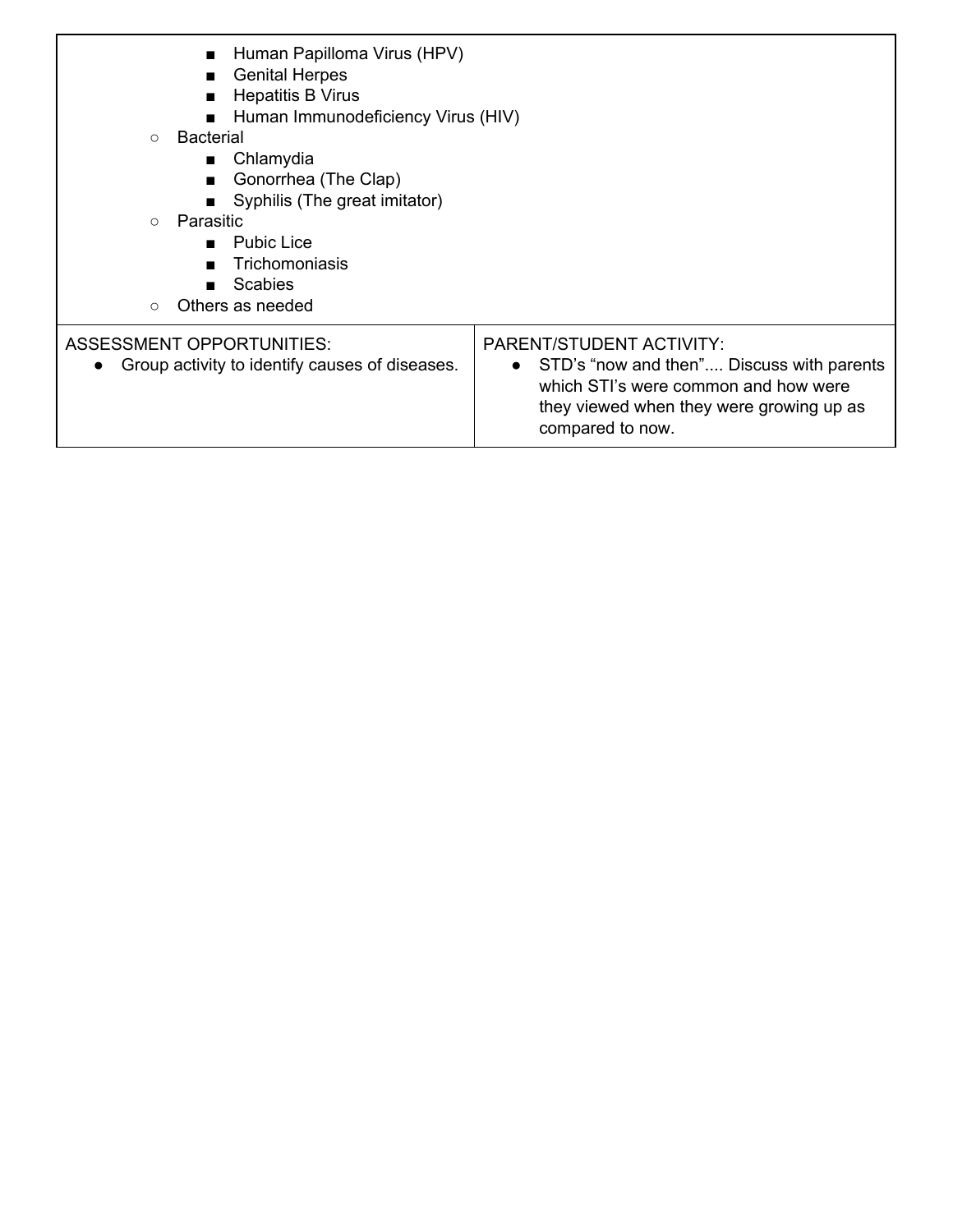

**SOL 9.7** The student will interpret the effects and prevention of sexual assault, rape (including date rape), incestuous behavior, and molestation.

**Descriptive Statement:** This is a review of the use of assertive skills, conflict resolution, avoidance of risk situations, and referral services in the community. In addition to identifying such factors, the student explains or interprets them to others. The student will demonstrate proper approaches to dealing with physically and mentally abusive relationships. The student will identify the appropriate and inappropriate use of electronic devices.

#### **ESSENTIAL KNOWLEDGE & SKILLS:**

- The student will review the difference between assertive, aggressive, and passive behaviors.
- The student will review the importance of the avoidance of risky behaviors.
- The student will be able to review the warning signs of abusive behaviors.
- The student will distinguish between healthy and abusive relationships.
- The student will be able to identify different types of abuse.
- The student will be able to identify how to avoid date rape drugs.
- The student will understand the importance of reporting a sexual assault.

#### **INSTRUCTIONAL MATERIALS:**

- Local organization that deals with Sexual Assault
- UVA sexual assault team
- Video (to be determined)
- School resource officer stories, what to do
- Help Save the Next Girl Foundation
- Website cdc.gov

#### **KEY TERMS:**

- Assertive behavior/communication
- Aggressive behavior/communication
- Conflict resolution
- Coercion
- Male privilege
- Jealousy
- Isolation
- Date rape
- Acquaintance rape
- Threats
- Intimidation
- Sexual harassment
- Sexual assault
- Molestation
- Power control cycle

**ASSESSMENT OPPORTUNITIES: PARENT/STUDENT ACTIVITY:**